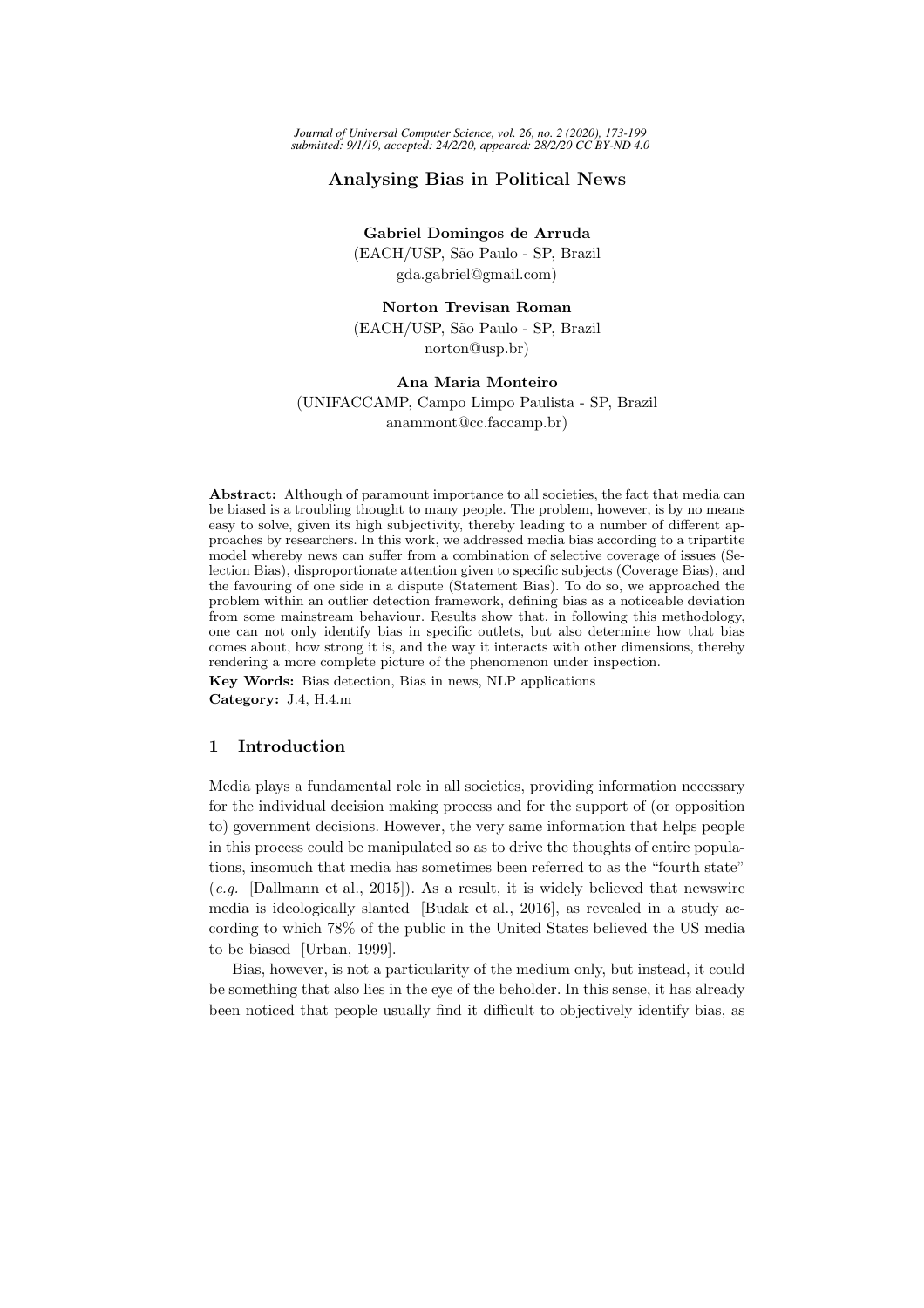shown by [Schmitt et al., 2004], who found that neutral and partisan people classify news differently, to the extent that an article that is considered neutral by some person is taken to be positive (or, conversely, negative) by someone else, depending on this person's previous alignment to the reported matter.

On the other hand, it might just be the case that bias comes up as a problem which is inherent to the production of news [Park et al., 2009], to the extent that it would not be possible for some newswire producer (and consumer) to be completely neutral. Yet, given media's importance, it becomes crucial to be able to identify and recognise biased reports of facts, if we are to live in an open society [Dallmann et al., 2015]. Quantifying bias, however, can be methodologically challenging [Budak et al., 2016]. Still, even though one cannot really quantify it within a single source, it is possible to gather evidence for it, by referring to different sources of information [Park et al., 2009], so as to try to cover different aspects of the same issue, and thereby increase the odds of having a more complete description of the facts.

In following this idea, much of the extant research approaches bias within a tripartite model (e.g. [Saez-Trumper et al., 2013,Dallmann et al., 2015]), according to which bias could be introduced in news in three different ways: through slanted selection, coverage and statement. Selection Bias (sometimes also called "gatekeeping" [D'Alessio and Allen, 2000] or "filtering" [Budak et al., 2016]) refers to the selective coverage of the issues to be presented to the public [Budak et al., 2016], that is which stories are reported and which are not to be brought to the public's attention [D'Alessio and Allen, 2000]. Even though some degree of selectivity is always expected, since one cannot simply report everything [Saez-Trumper et al., 2013], this dimension refers to an unbalanced way of doing so.

Coverage Bias, in turn, measures the disproportionate amount of attention given to some subject in comparison to others, thereby accounting for the relative amount of coverage (time or space) each person or story receives in the reporting of some issue [D'Alessio and Allen, 2000, Saez-Trumper et al., 2013, Dallmann et al., 2015]. Finally, Statement Bias (sometimes also known as "framing" [Budak et al., 2016]) deals with the way facts are reported [Saez-Trumper et al., 2013] and, more specifically, how the news producer's opinions are woven into the text [D'Alessio and Allen, 2000, Dallmann et al., 2015], by reporting more favourable (or unfavourable) news about some party, for example, being usually measured through the analysis of the sentiments associated with the report.

In this article, we present the results of applying this tripartite model to a corpus of political news in Brazilian Portuguese (cf. [de Arruda et al., 2015]). Collected from five big newswire outlets, the corpus was annotated by four volunteers, who had to identify, for each paragraph in the news, the person who is the main subject of that paragraph, along with the paragraph's polarity towards that person. Since news were collected during the 2014 presidential and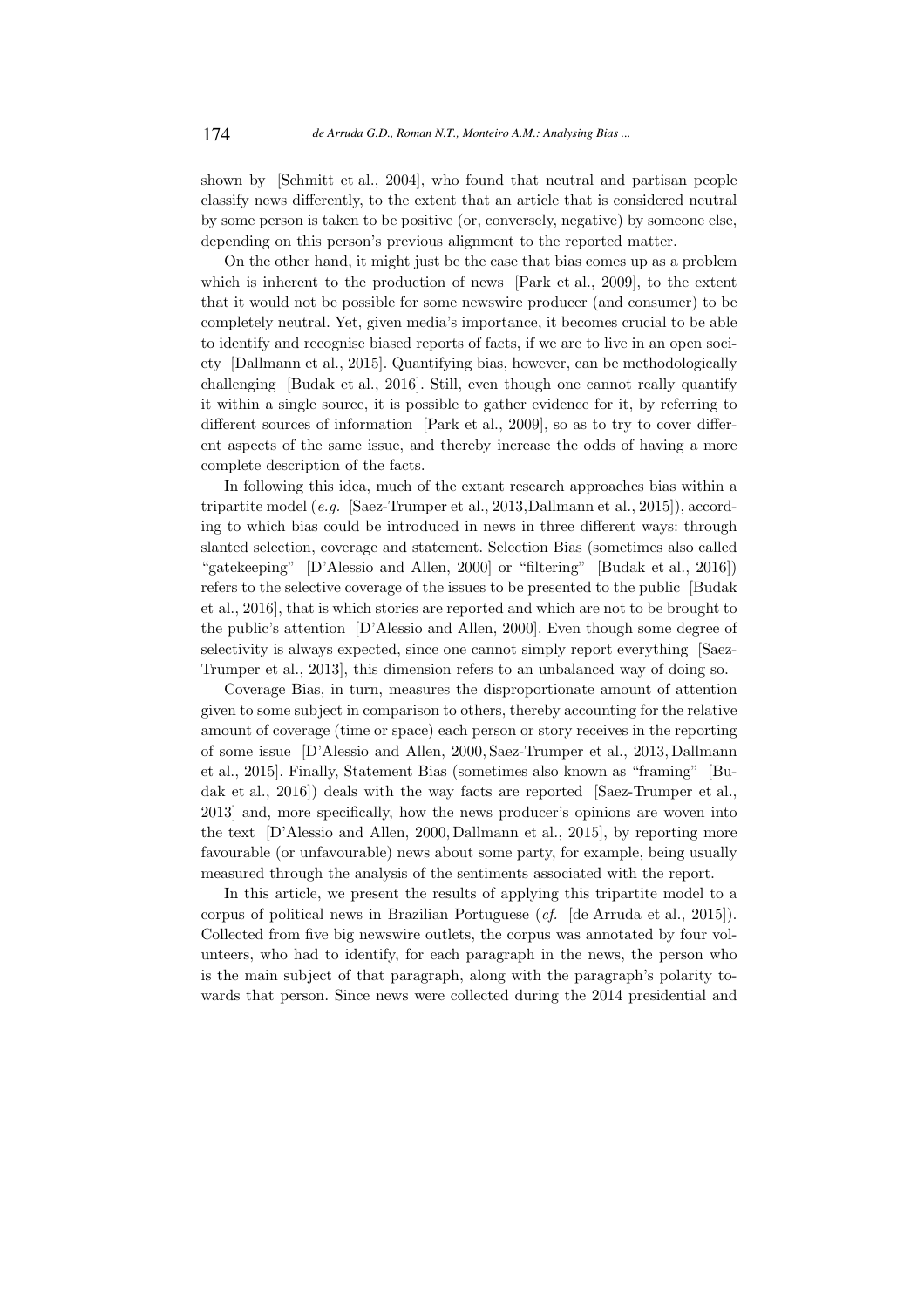state elections, the corpus focus on the main candidates running for governor of the state of S˜ao Paulo and president of Brazil. As such, annotators had to choose among these candidates for the main subject of each paragraph, ruling out any other person outside this scope. The choice for this kind of data followed a similar reasoning as that of [D'Alessio and Allen, 2000], who pointed out that such campaigns can be both small and sufficiently scrutinised to build a fertile ground for the analysis of bias and, more specifically, Selection Bias.

Selection Bias, however, is not the only type of bias that our model was able to verify through this corpus. In analysing the polarity related to each candidate, we could also identify Statement Bias, by comparing how different sources portray the same candidates. Through the computation of the amount of news related to each candidate, it was also possible to account for Coverage Bias, should some outlet astray from the mainstream behaviour, as demonstrated by a comparison amongst all analysed outlets. Finally, regarding Selection Bias, this same approach was used to capture lacks of coverage too, that is when some outlet decides to omit news about some party. In this case, bias would become evident from the identification of which candidates are reported and which are excluded from news, when comparing each outlet against its counterparts.

To accomplish our goal we relied on a couple of outlier detection techniques, in order to determine, for each dimension, whether some outlet might be considered biased (*i.e.* an outlier) in that dimension. To the best of our knowledge, we are the first to apply such techniques to this tripartite model and to make this analysis based on entire paragraphs, as opposed to statements  $(e,q.$  [Saez-Trumper et al., 2013]) or the polarity of surrounding words (e.g. [Dallmann et al., 2015]). By working at the paragraph level, we hoped that, given the broader context, annotators would have made more trustworthy decisions, thereby building a more precise corpus and so leading to a more accurate assessment of bias. Also, the fact that our model can be fully automated, as it will be shown in the forthcoming sessions, makes it an interesting choice for the analysis of bias in large amounts of data.

This model could then be used not only to identify bias in specific outlets, but also to determine how that bias comes about, by pointing out which dimensions have these outlets as outliers. Moreover, since our outlier detection procedure tries to determine how far some data point lies from the median value of its counterparts (see Section 2 for details), our method provides both the identification of a biased outlet and a measure of this bias' amplitude, along with its direction, that is through the overstatement or understatement of some fact, or through its exaggerated or minimised coverage, for example. Finally, even though the model was applied to a corpus of news in Brazilian Portuguese, we see no reason why it could not be used with any other language, provided that a corpus similar to that of [de Arruda et al., 2015] can be found in the target language.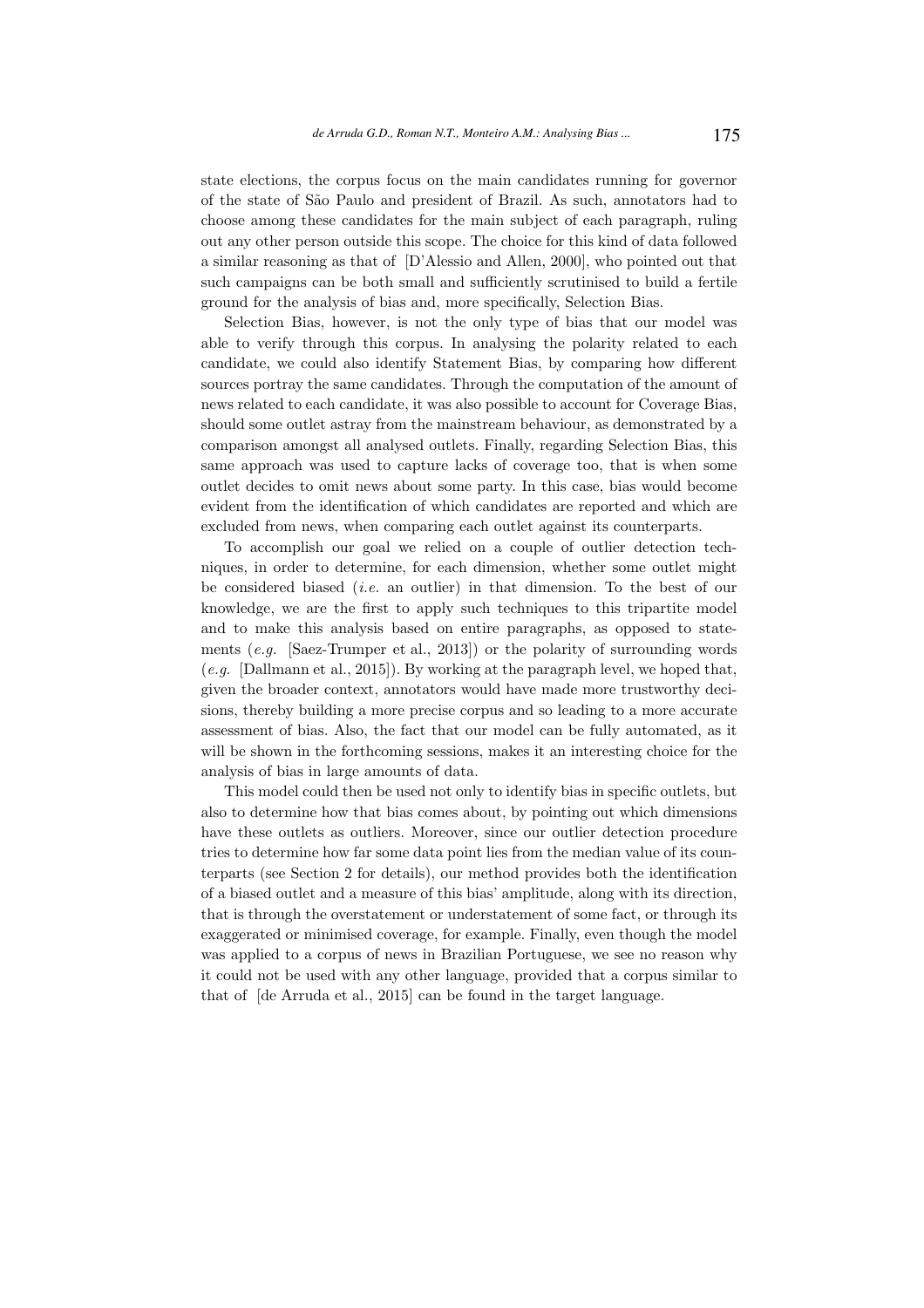## 2 Materials and Methods

Within the context of this research, which relies on a corpus of news gathered through Twitter messages, in which tweets are collected and their links to the original news followed<sup>1</sup>, the above mentioned dimensions can be redefined as follows:

- Selection Bias: the preference for choosing facts related to some specific politician, measured by the amount of references each producer makes to each candidate at the news texts, and so assessing how often that politician was referenced by the analysed media.
- Coverage Bias: the preference for giving more attention to some specific politician, assessed through the amount of distinction given to that politician by the news outlet. Usual measures for this kind of bias are the size of columns, pictures and headlines [D'Alessio and Allen, 2000]. Even though, throughout the internet, time and space constraints are not much of an issue, potentially rendering such measures ineffective, Twitter squish them to the limit, by demanding messages to be no longer than 140 characters<sup>2</sup>. Hence, a possible measure for Selection Bias is to determine whether some candidate mentioned in the news text was also mentioned in the tweet leading to that text. This, in turn, would raise this candidate's prominence, according to the inverted pyramid principle, whereby information and facts in news should be organised in a decreasing order of importance [Park et al., 2012].
- Statement Bias: the preference for expressing more favourable (or, conversely, unfavourable) opinions towards some specific politician, measured by the proportion of positive, negative and neutral paragraphs associated to each candidate in news texts by each producer.

As it turns out, it is not possible within our model to determine whether some isolated outlet can be considered biased. This conclusion could come only through a comparison amongst sets of outlets. Since the corpus of political news at hand comprises texts from the same time period, collected through the same news distribution tool (i.e. Twitter), it would not be so strange to expect little to no difference, amongst the analysed outlets, regarding who is reported and how this person is reported. As such, in order to identify possible differences between outlets, we relied on the identification of outliers, defined as an observation presenting a clear deviation from the remaining observations in the sample where it occurs [Grubbs, 1969]. Thus, an outlet will be considered biased at some

See [de Arruda et al., 2015] for details on this procedure. Tools used to calculate statistics can be found at https://github.com/gdarruda/metricas-vies

<sup>&</sup>lt;sup>2</sup> Even though in 2017 it was announced that this limit would raise to 280 characters, by the time of this research it was still 140.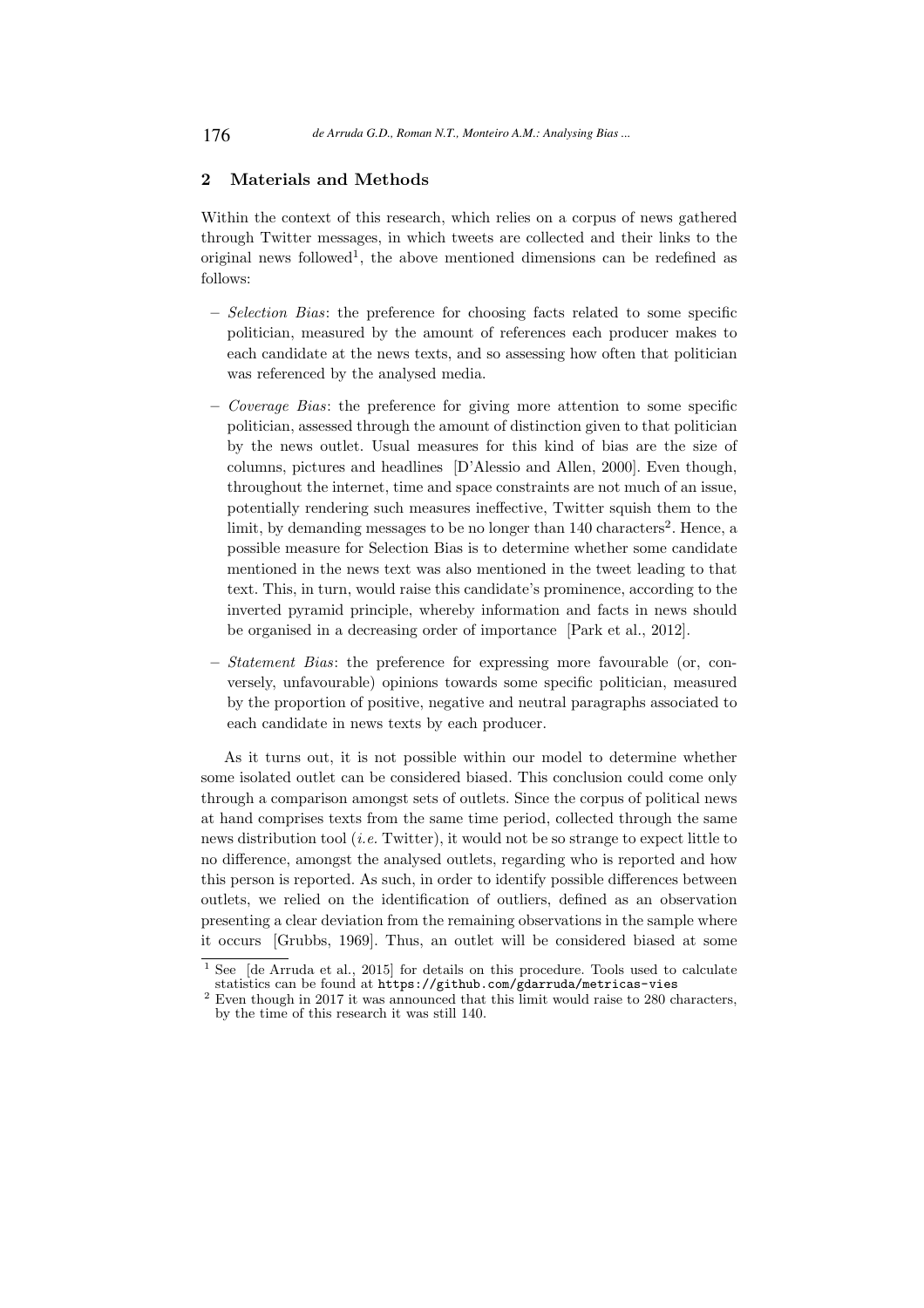dimension if, for that dimension, it strongly deviates from its counterparts (*i.e.* if it is an outlier).

To do so, we assumed data to be normally distributed around the "true value" of each dimension, and adopted the commonly used z-score metric [Cousineau and Chartier, 2010] to identify outliers, whereby one excludes data points lying beyond a threshold corresponding to a number of standard deviations from the mean. Using the mean as a central tendency indicator, however, may not be the best choice, due to the fact that outliers are already included in the assumed distribution, with great influence to its mean and standard deviation [Leys et al., 2013]. This, in turn, reduces the odds of identifying them in small data samples. As an alternative, one can replace the mean with the median, which is less sensitive to outliers, and use the Median Deviation [Hampel, 1974], that is the median of the absolute deviations from the median (*i.e. median*( $|x_i$  $median(X)|$ , where  $X = \{x_i, 1 \leq i \leq N\}$  is the dataset at hand), to estimate data deviation.

To use Median Deviation as a consistent estimator for data deviation, however, one has to multiply it by a constant scale factor  $b$  which, for the Normal distribution, has the value of  $b \approx 1.4826$  [Leys et al., 2013]. This estimator, called Median Absolute Deviation, and which can be mathematically stated as  $MAD = b \times median(|x_i - median(X)|)$ , can then be used as our measure of statistical data dispersion. As a didactic example, consider the dataset  $D = \{2, 5, 4, 1, 8, 8, 7, 1000\}$ ,<sup>3</sup> which clearly presents an outlier in its last element. To calculate its MAD, one builds the new set  $D' = \{4, 1, 2, 5, 2, 2, 1, 994\}$ , by subtracting each point in  $D$  from its median value 6 and taking the absolute value of the result. Next, one takes the median of this new set  $-2$  – and multiply it by b, which leads to  $MAD = 2.97$ . Using 6 as a central tendency indicator and 2.97 as a deviation value seems much more appropriate than using the 129.38 mean and 351.80 standard deviation counterparts of the original dataset.

Once calculated the dataset's MAD, it is necessary to define a threshold beyond which a data point will be considered an outlier. To do so, we followed [Miller, 1991], who suggests adopting 2.5 or 2.0 standard deviations as a cut-off value, instead of the commonly adopted 3.0 for Normal distributions. In our case, however, we took 2.0 MADs around the median, instead of Standard Deviations around the mean, as our threshold.

#### 3 Results

In following our procedure for Selection Bias, we calculated the proportion of paragraphs in which each candidate was pointed out as the paragraph's target entity by the majority of annotators, related to the overall number of paragraphs

<sup>3</sup> Adapted from [Leys et al., 2013].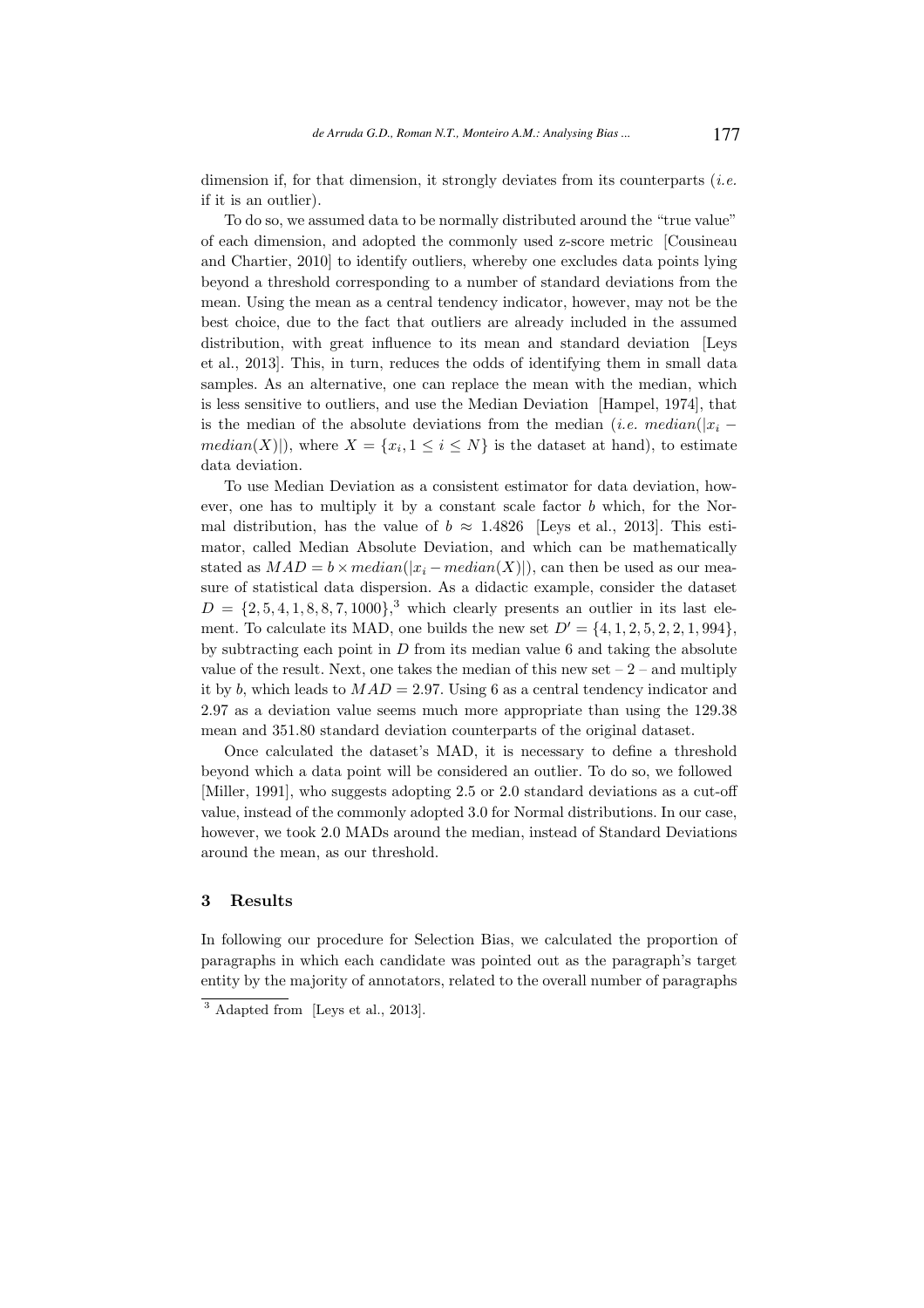in news texts by the same outlet. Table 1 summarises these results. In this table,  $G_1$  to  $G_3$  refer to the three main candidates running for governor of the state of São Paulo, whereas  $P_1$  to  $P_3$  refer to those running for president of Brazil and  $N_1$  to  $N_5$  refer to the five analysed Twitter profiles<sup>4</sup>.

| <b>Target Entity</b> |                |                |          |                |                                                                                                                                                                                                                                                                                                                                                   |  |  |  |
|----------------------|----------------|----------------|----------|----------------|---------------------------------------------------------------------------------------------------------------------------------------------------------------------------------------------------------------------------------------------------------------------------------------------------------------------------------------------------|--|--|--|
|                      |                |                |          |                |                                                                                                                                                                                                                                                                                                                                                   |  |  |  |
|                      | $\mathbf{G}_2$ | $G_3$          | $P_1$    | P <sub>2</sub> | $P_{3}$                                                                                                                                                                                                                                                                                                                                           |  |  |  |
|                      |                |                |          |                |                                                                                                                                                                                                                                                                                                                                                   |  |  |  |
|                      |                |                |          |                |                                                                                                                                                                                                                                                                                                                                                   |  |  |  |
|                      |                |                |          |                |                                                                                                                                                                                                                                                                                                                                                   |  |  |  |
|                      |                |                |          |                |                                                                                                                                                                                                                                                                                                                                                   |  |  |  |
|                      |                |                |          |                |                                                                                                                                                                                                                                                                                                                                                   |  |  |  |
|                      |                |                |          |                |                                                                                                                                                                                                                                                                                                                                                   |  |  |  |
|                      |                |                |          |                |                                                                                                                                                                                                                                                                                                                                                   |  |  |  |
|                      |                | $\mathbf{G}_1$ | Governor |                | President<br>14.63% 2.44% 0.00% 14.63% 12.20% 19.51%<br>$1.69\%$ $1.98\%$ $4.52\%$ $2.82\%$ $23.45\%$ $12.99\%$<br>$4.03\%$ 3.76% 3.23% 8.33% 20.56% 20.56%<br>$5.60\%$ 0.00% 0.00% 0.00% 23.20% 16.00%<br>$0.00\%$ $0.00\%$ $0.00\%$ 3.28% 16.94% 24.59%<br>5.19% 1.64% 1.55% 5.81% 19.27% 18.73%<br>$4.03\%$ 1.98% $0.00\%$ 3.28% 20.56% 19.51% |  |  |  |

Table 1: Proportion of references to each candidate in news texts.

As it would be expected, candidates for governor received less attention than their presidential counterparts, even though  $G_1$  was referenced, in average, almost as much as  $P_1$ , who was running for president. Also, magazines *(i.e.* N<sub>4</sub> and  $N_5$ ) seem to let these candidates aside, focusing in those running for president instead, something that was not observed amongst newspapers  $(i.e. N_3$  and  $N_1$ ) and the online news portal  $N_2$ . That could be related to the fact that, even though all these news producers are actually situated in the state of São Paulo, magazines are supposed to address a national readership, thereby moving away from the local political scenario. Still, remarkably one of these magazines  $- N_4$ – was second only to  $N_1$  in referencing  $G_1$ .

From the computation of MAD values for Table 1, we can determine each news producer's deviation from the median for each candidate. These values, shown in Table 2, were computed as follows. Let us assume we are currently analysing  $P_3$ , for example. From Table 1, we have the relative amount of reference this candidate had across all producers, which leads to the dataset  $X =$  ${0.1951, 0.1299, 0.2056, 0.1600, 0.2459}$ <sup>5</sup>, with  $M = 0.1951$  as its median value. Subtracting  $M$  out of this sequence, and taking the absolute value of the results, we come to  $X' = \{0.0652, 0.0351, 0.0000, 0.0105, 0.0508\}$ , with the new median  $M' = 0.0351$  which, when multiplied by 1.4826 gives us  $MAD = 0.0520$ . The number of deviations can then be calculated from  $(x_i - M)/MAD$ ,  $\forall x_i \in X$ ,

<sup>4</sup> See [de Arruda et al., 2015] for more details about candidates and outlets.

 $5$  Here these values are shown as proportions, instead of percentages.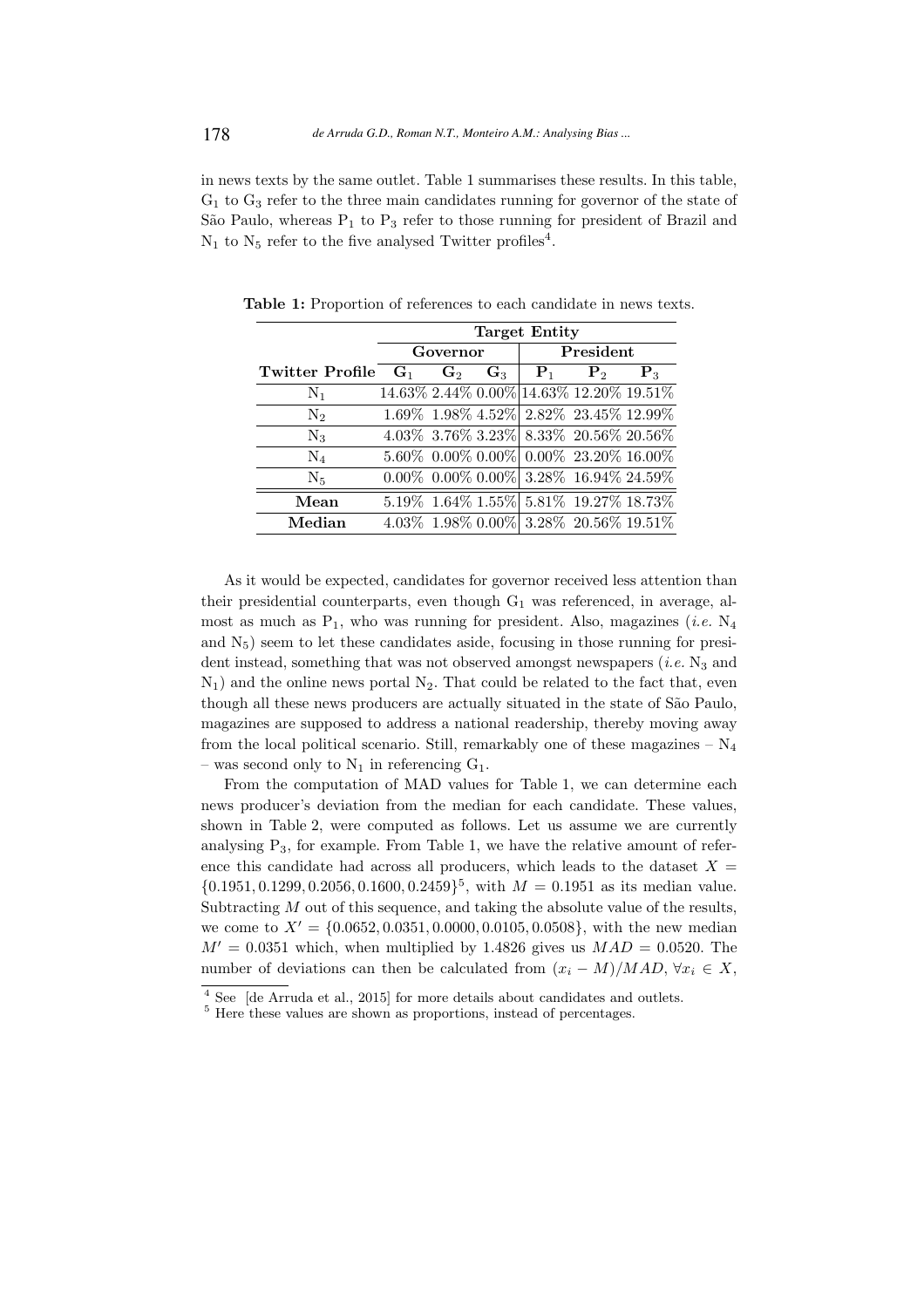leading us to {0.00, −1.25, 0.20, −0.67, 0.98}, as shown in Table 2.

|                                                     | <b>Target Entity</b> |          |  |           |                                              |  |  |
|-----------------------------------------------------|----------------------|----------|--|-----------|----------------------------------------------|--|--|
|                                                     |                      | Governor |  | President |                                              |  |  |
| Twitter Profile $G_1$ $G_2$ $G_3$ $P_1$ $P_2$ $P_3$ |                      |          |  |           |                                              |  |  |
| $N_1$                                               |                      |          |  |           | 3.06 0.17 $\infty$ 2.34 -1.96 0.00           |  |  |
| N <sub>2</sub>                                      |                      |          |  |           | $-0.67$ 0.00 $\infty$ $\sim$ 0.09 0.67 -1.25 |  |  |
| $\rm N_3$                                           |                      |          |  |           | $0.00 \t0.67 \t\infty \t1.04 \t0.00 \t0.20$  |  |  |
| $\rm N_4$                                           |                      |          |  |           | $0.45 -0.75 \infty$ -0.67 0.62 -0.67         |  |  |
| $\rm N_{5}$                                         |                      |          |  |           | $-1.16 - 0.75 \infty$ 0.00 $-0.85$ 0.98      |  |  |

Table 2: Deviations from the median in news texts.

In this table, we see that only  $N_1$  exceeded the two deviations from the median threshold, with  $G_1$  and  $P_1$ . In both cases, the deviation was positive, indicating that, during the analysed period, these candidates were mentioned more often in this newspaper than in the remaining news producers. One interesting point about this table is that it shows a clear drawback of this model, which is the possibility of one having infinity values for the deviation, as occurred with G3. In this case, these values were due to a zero MAD, which rendered any other value an outlier, since the ratio between deviations from the median and MAD produces infinity values. In this research, we have ignored such cases (we will come back to this topic in Section 4).

Moving on to the analysis of Coverage Bias, we calculated, for each news producer, the amount of paragraphs in news texts related to each specific candidate (*i.e.* paragraphs having that candidate as their target), whose source tweet (*i.e.* the tweet providing the link to the news) also mentioned that same candidate. This value was then divided by the total number of paragraphs in news texts by that outlet. This measure indicates then the overall proportion of paragraphs in each outlet whose target entities were also mentioned in the paragraph's source tweet, thereby increasing their prominence in the news. Table 3 shows the results. As somewhat expected, here too candidates running for president were more often cited than those running for governor. One interesting result, however, comes from the comparison between Selection (Table 1) and Coverage (Table 3), which shows a remarkable similarity amongst candidates for governor. This high similarity, however, disappears when we move to the presidential side of these tables. The reasons for this are still to be determined, and we will discuss this further in Section 4.

The amount of deviations from the median for Coverage Bias, in terms of MAD, can be seen in Table 4. Once more we have infinity values for one candi-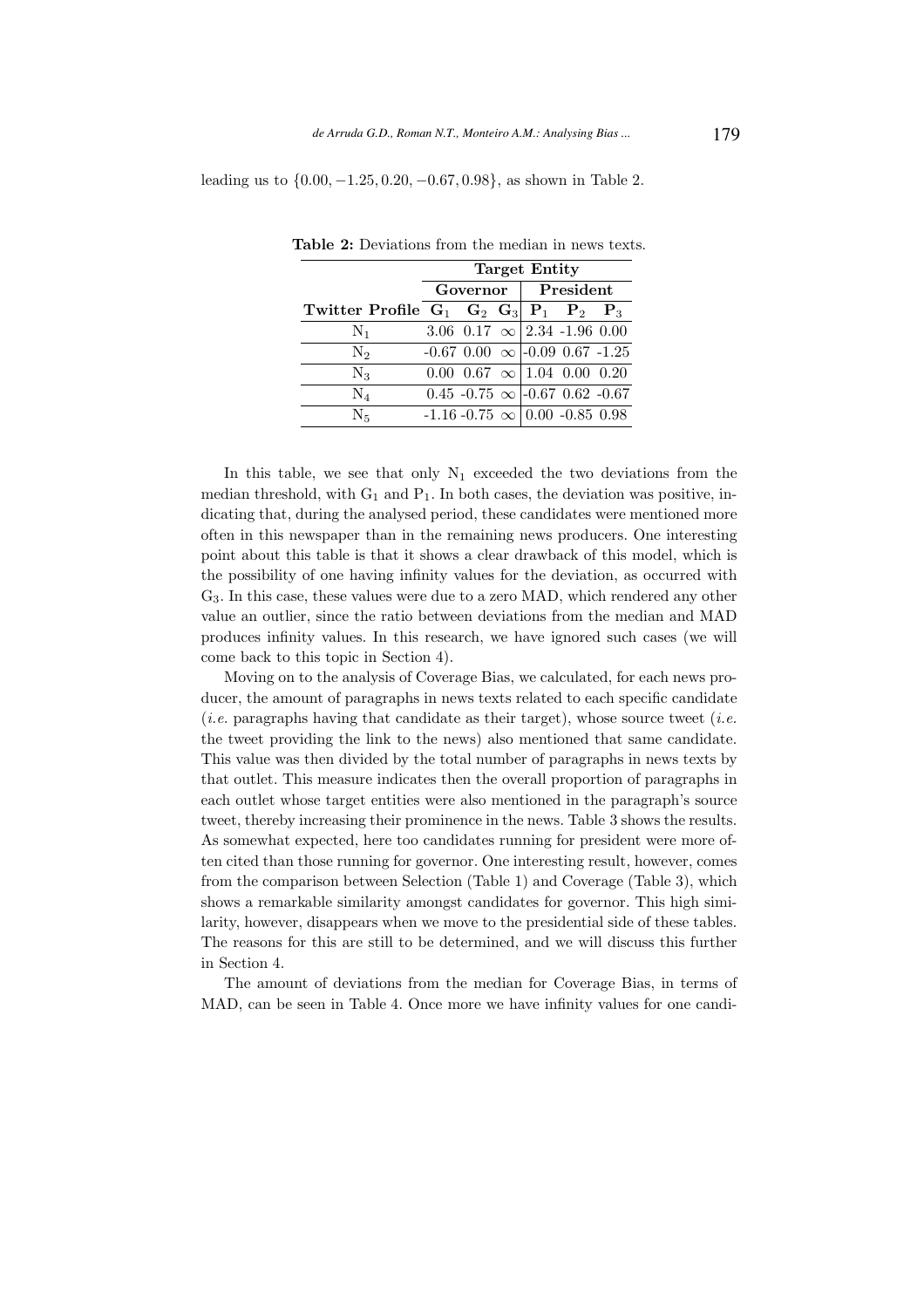|                        | <b>Target Entity</b> |                |       |                |                                                               |                  |  |  |  |
|------------------------|----------------------|----------------|-------|----------------|---------------------------------------------------------------|------------------|--|--|--|
|                        |                      | Governor       |       |                | President                                                     |                  |  |  |  |
| <b>Twitter Profile</b> | $G_1$                | $\mathbf{G}_2$ | $G_3$ | $\mathbf{P}_1$ | $\mathbf{P}_{2}$                                              | $\mathbf{P}_{3}$ |  |  |  |
| $N_1$                  |                      |                |       |                | 14.63% 2.44% 0.00% 29.27% 12.20% 29.27%                       |                  |  |  |  |
| $N_2$                  |                      |                |       |                | $1.69\%$ $1.98\%$ $4.52\%$ $5.65\%$ $42.09\%$ $23.73\%$       |                  |  |  |  |
| $\rm N_3$              |                      |                |       |                | 4.30% 3.76% 3.23% 14.52% 32.93% 40.32%                        |                  |  |  |  |
| $\rm N_4$              |                      |                |       |                | $5.60\%$ 0.00% 0.00% 0.00% 33.60% 27.20%                      |                  |  |  |  |
| $N_5$                  |                      |                |       |                | $0.00\%$ $0.00\%$ $0.00\%$ 6.56% 26.23% 53.01%                |                  |  |  |  |
| Mean                   |                      |                |       |                | $5.24\%$ 1.64\% 1.55\% 11.20\% 29.41\% 34.71\%                |                  |  |  |  |
| Median                 |                      |                |       |                | $4.30\%$ $\,1.98\%$ $0.00\%$ $\,6.56\%$ $\,32.93\%$ $29.27\%$ |                  |  |  |  |

Table 3: Proportion of direct references to candidates in tweets by each producer.

date, who had no direct reference in tweets by three of the five outlets, thereby rendering its MAD zero. As with the results for Selection, once again  $N_1$  exceeded the two deviation threshold, positively for  $G_1$  and  $P_1$ , meaning these were mentioned more often in this outlet than in its counterparts, and negatively for P2, indicating that, when compared to the remaining news producers, this candidate was undermentioned in tweets by this outlet. Another producer crossing the two-deviation line was  $N_5$ , which mentioned  $P_3$  more often than its counterparts.

|                                                     | <b>Target Entity</b> |  |           |                                              |  |  |  |  |
|-----------------------------------------------------|----------------------|--|-----------|----------------------------------------------|--|--|--|--|
|                                                     | Governor             |  | President |                                              |  |  |  |  |
| Twitter Profile $G_1$ $G_2$ $G_3$ $P_1$ $P_2$ $P_3$ |                      |  |           |                                              |  |  |  |  |
| $\rm N_1$                                           |                      |  |           | $2.67$ 0.17 $\infty$ 2.34 -2.09 0.00         |  |  |  |  |
| $N_2$                                               |                      |  |           | $-0.67$ 0.00 $\infty$ $\sim$ 0.09 0.92 -0.67 |  |  |  |  |
| $\rm N_3$                                           |                      |  |           | $0.00 \t0.67 \t\infty \t0.82 \t0.00 \t1.35$  |  |  |  |  |
| $\rm N_4$                                           |                      |  |           | $0.34 -0.75 \infty$ -0.67 0.07 -0.25         |  |  |  |  |
| N <sub>5</sub>                                      |                      |  |           | $-1.11 - 0.75 \infty$ 0.00 $-0.67$ 2.89      |  |  |  |  |

Table 4: Deviations from the median in the tweets.

Finally, regarding Statement Bias, results for the proportion to the overall number of paragraphs in news texts, by each news producer, related to each candidate (*i.e.* that had that candidate as their target entity), of those classified as positive, neutral and negative news for that candidate by the majority of annotators, are shown in Tables 5, 6 and 7, respectively. In these tables, a value of 62.50% in Table 5 for  $P_3$  in  $N_1$ , for example, with 12.50% in Table 6, and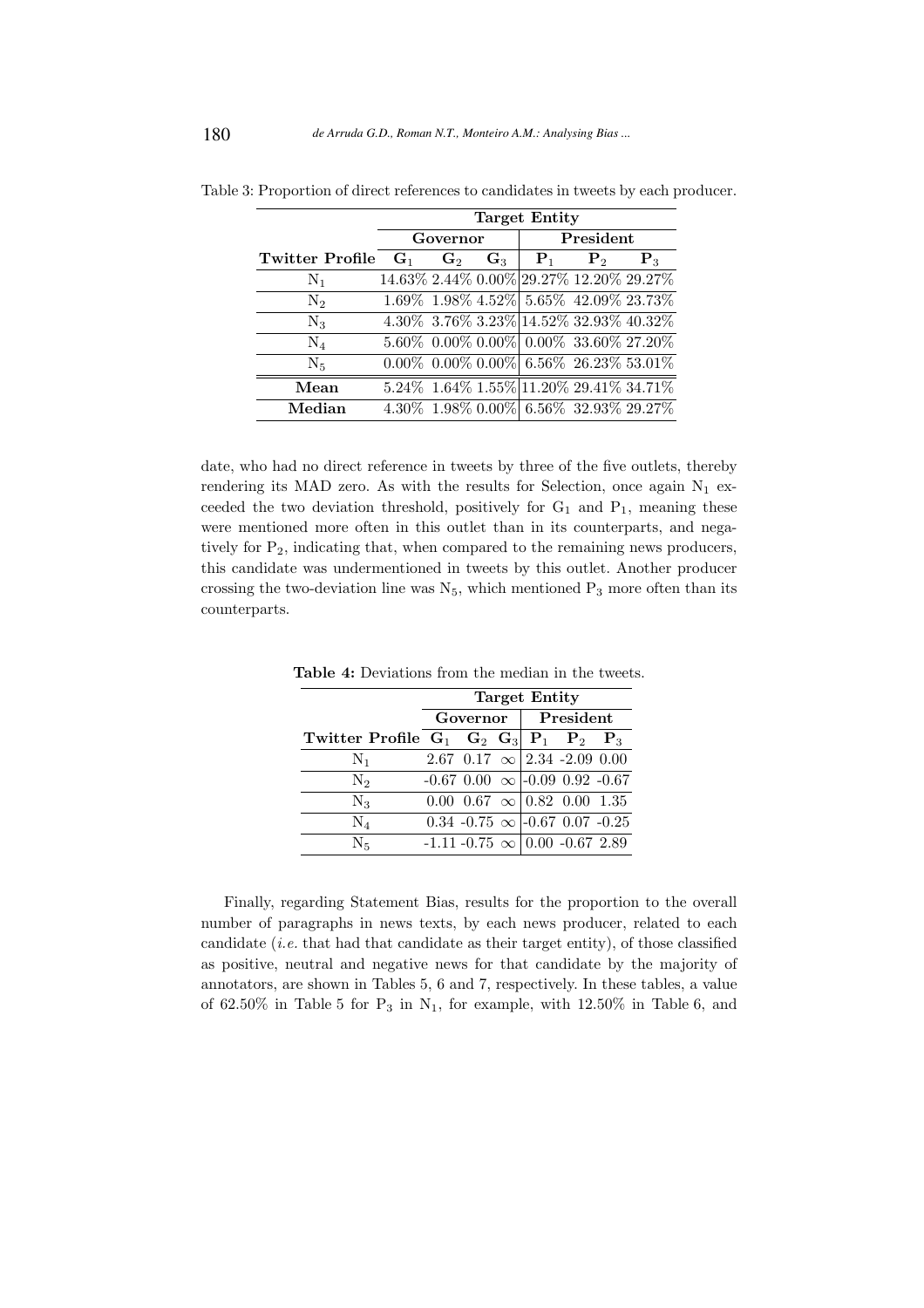25.00% in Table 7, means that, from all paragraphs in the news texts by  $N_1$ , whose target was  $P_3$ , 62.50% were classified as positive, 12.50% as neutral, and 25.00% as negative news for that candidate.

|                       | <b>Target Entity</b>                                           |                |             |                |                  |  |  |  |  |
|-----------------------|----------------------------------------------------------------|----------------|-------------|----------------|------------------|--|--|--|--|
|                       | Governor                                                       |                |             | President      |                  |  |  |  |  |
| Twitter Profile $G_1$ | $\mathbf{G}_2$                                                 | $\mathbf{G}_3$ | ${\bf P}_1$ | P <sub>2</sub> | $\mathbf{P}_{3}$ |  |  |  |  |
| $N_1$                 | $50.00\%$ 0.00\% 0.00\% $\left 50.00\% \right 20.00\%$ 62.50\% |                |             |                |                  |  |  |  |  |
| $N_2$                 | $0.00\%$ 57.14\% 56.25\%\end{40.00\% 25.30\% 50.00\%           |                |             |                |                  |  |  |  |  |
| $N_3$                 | 26.67% 28.57% 4.17% 35.48% 35.95% 40.52%                       |                |             |                |                  |  |  |  |  |
| $N_4$                 | $14.29\%$ 0.00% 0.00% 0.00% 31.03% 35.00%                      |                |             |                |                  |  |  |  |  |
| $N_5$                 | $0.00\%$ 0.00\% 0.00\% 50.00\% 3.23\% 33.33\%                  |                |             |                |                  |  |  |  |  |
| Mean                  | 18.19% 17.14% 12.08% 35.10% 23.10% 44.27%                      |                |             |                |                  |  |  |  |  |
| Median                | $14.29\%$ 0.00\% 0.00\% 40.00\% 25.30\% 40.52\%                |                |             |                |                  |  |  |  |  |

Table 5: Proportion of positive references to candidates in news texts.

|  |  |  |  |  | <b>Table 6:</b> Proportion of neutral references to candidates in news texts. |
|--|--|--|--|--|-------------------------------------------------------------------------------|
|--|--|--|--|--|-------------------------------------------------------------------------------|

|                        |                                            | <b>Target Entity</b>                |       |       |                                     |         |  |  |  |  |  |
|------------------------|--------------------------------------------|-------------------------------------|-------|-------|-------------------------------------|---------|--|--|--|--|--|
|                        |                                            | Governor                            |       |       | President                           |         |  |  |  |  |  |
| <b>Twitter Profile</b> | $G_1$                                      | $\mathbf{G}_2$                      | $G_3$ | $P_1$ | P <sub>2</sub>                      | $P_{3}$ |  |  |  |  |  |
| $N_1$                  | $0.00\%$                                   | $0.00\%$ 0.00% 50.00% 80.00% 12.50% |       |       |                                     |         |  |  |  |  |  |
| $\mathrm{N}_2$         | 100.00% 42.86% 43.75% 30.00% 45.78% 30.43% |                                     |       |       |                                     |         |  |  |  |  |  |
| $\rm N_3$              | 26.67% 35.71% 16.67% 38.71% 29.41% 24.18%  |                                     |       |       |                                     |         |  |  |  |  |  |
| $\rm N_4$              | $0.00\%$                                   |                                     |       |       | $0.00\%$ 0.00% 0.00% 44.83% 35.00%  |         |  |  |  |  |  |
| N <sub>5</sub>         | $0.00\%$                                   |                                     |       |       | $0.00\%$ 0.00% 50.00% 16.13% 17.78% |         |  |  |  |  |  |
| Mean                   | 25.33% 15.71% 12.08% 33.74% 43.23% 23.98%  |                                     |       |       |                                     |         |  |  |  |  |  |
| Median                 |                                            |                                     |       |       | $0.00\%$ 0.00% 38.71% 44.83% 24.18% |         |  |  |  |  |  |

Corresponding deviations from the median can, in turn, be found in Tables 8, 9 and 10, respectively. As it turns out, in Table 8 the deviation threshold was crossed, at the negative side, for  $P_2$  by  $N_5$ , meaning this candidate was subject to fewer positive news by this producer than by other outlets. Even though the threshold was also crossed by  $N_4$  with  $P_1$ , we do not consider this as an indication of bias, since this value comes up as a result of the fact that  $N_4$  made no reference to this candidate whatsoever, as can be observed by summing up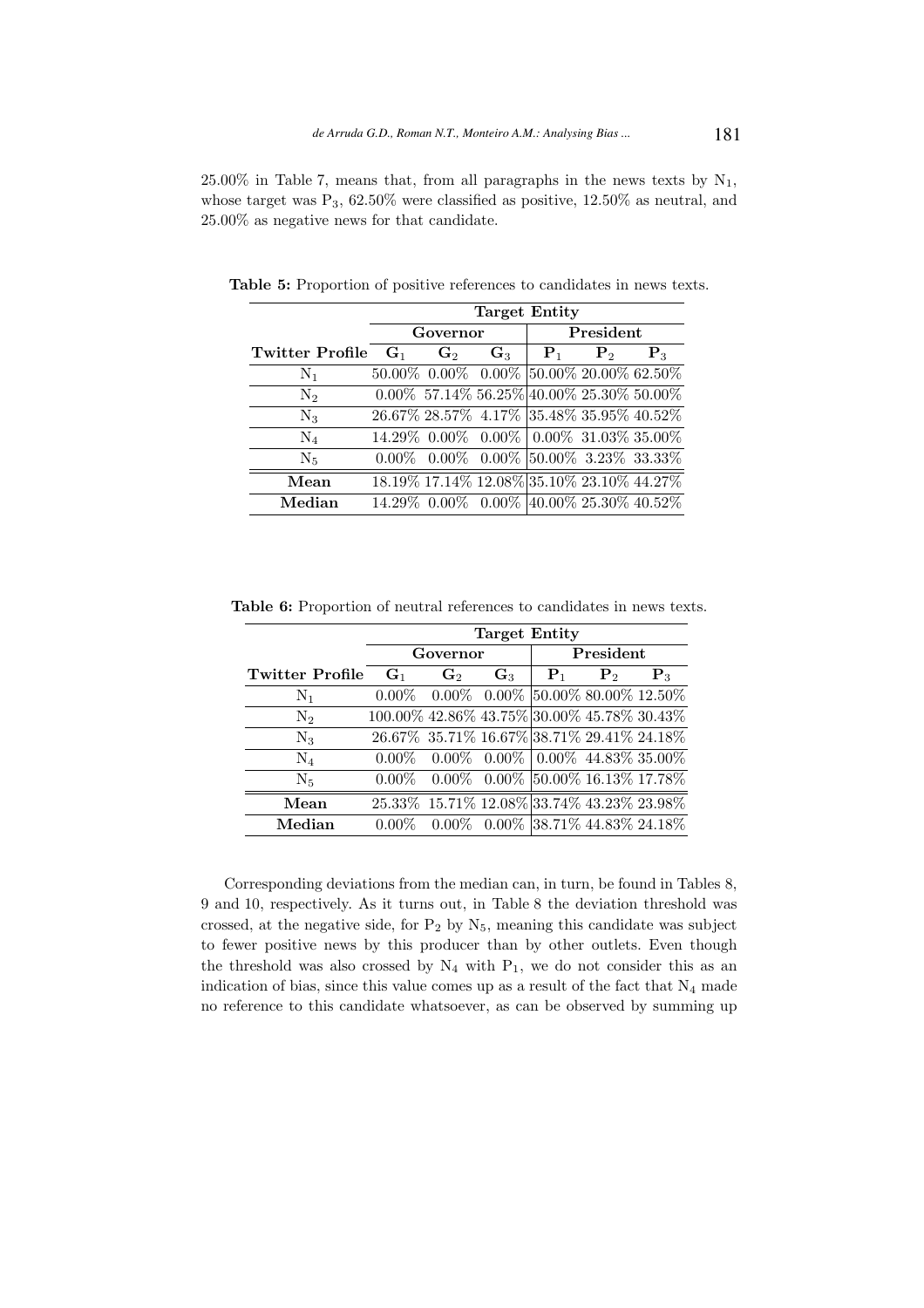|                 |          | <b>Target Entity</b>                                        |                                     |       |                |                |  |  |  |  |
|-----------------|----------|-------------------------------------------------------------|-------------------------------------|-------|----------------|----------------|--|--|--|--|
|                 |          | Governor                                                    |                                     |       | President      |                |  |  |  |  |
| Twitter Profile | $G_1$    | G <sub>2</sub>                                              | $\mathbf{G}_3$                      | $P_1$ | P <sub>2</sub> | $\mathbf{P}_3$ |  |  |  |  |
| $N_1$           |          | $50.00\%$ 100.00% $0.00\%$ $\mid 0.00\%$ $0.00\%$ $25.00\%$ |                                     |       |                |                |  |  |  |  |
| $\mathrm{N}_2$  | $0.00\%$ |                                                             | $0.00\%$ 0.00% 30.00% 28.92% 19.57% |       |                |                |  |  |  |  |
| $\rm N_3$       |          | 46.67% 35.71% 79.17% 25.81% 34.64% 35.29%                   |                                     |       |                |                |  |  |  |  |
| $\rm N_4$       |          | $85.71\%$ 0.00\% 0.00\% 0.00\% 24.14\% 30.00\%              |                                     |       |                |                |  |  |  |  |
| $\rm N_5$       | $0.00\%$ |                                                             | $0.00\%$ 0.00% 0.00% 80.65% 48.89%  |       |                |                |  |  |  |  |
| Mean            |          | 36.48\% 27.14\% 15.83\%\  11.16\% 33.67\% 31.75\%           |                                     |       |                |                |  |  |  |  |
| Median          | 46.67%   |                                                             | $0.00\%$ 0.00% 0.00% 28.92% 30.00%  |       |                |                |  |  |  |  |

Table 7: Proportion of negative references to candidates in news texts.

the results for this candidate and magazine across Tables 5 to 7. It makes then little sense to speak of Statement Bias when no statement was made in first place.

At the positive side,  $P_3$  received more positive reports from  $N_1$  than from other outlets. As for neutral references (Table 9), the only outlet to cross the two deviation threshold, at the negative side, was  $N_4$  with  $P_1$ , but once again we cannot take this result as an indication of bias, for it was caused by an absence of references to this candidate in this magazine. Finally, negative reports (Table 10) were those with the highest deviations at both negative and positive sides. Negative references to  $P_2$  were seen less often in news by  $N_1$ , whereas considerably more often in  $N_5$ .  $N_5$  was also off the threshold in such references for P3. Again, zero medians had some candidates receive infinity values in these tables.

|                                                     | <b>Target Entity</b> |  |  |                    |                                                     |  |  |
|-----------------------------------------------------|----------------------|--|--|--------------------|-----------------------------------------------------|--|--|
|                                                     |                      |  |  | Governor President |                                                     |  |  |
| Twitter Profile $G_1$ $G_2$ $G_3$ $P_1$ $P_2$ $P_3$ |                      |  |  |                    |                                                     |  |  |
| $N_1$                                               |                      |  |  |                    | $1.69 \; \infty \; \infty \; 0.67 \; -0.62 \; 2.06$ |  |  |
| $N_2$                                               |                      |  |  |                    | $-0.67 \infty \infty$ 0.00 0.00 0.89                |  |  |
| $\rm N_3$                                           |                      |  |  |                    | $0.58 \; \infty \; \infty \;  -0.3 \; 1.25 \; 0.00$ |  |  |
| $\rm N_4$                                           |                      |  |  |                    | $0.00 \infty \infty$ -2.70 0.67 -0.52               |  |  |
| $\rm N_5$                                           |                      |  |  |                    | $-0.67 \infty \infty$ 0.67 -2.6 -0.67               |  |  |

Table 8: Deviations from the median of positive references to candidates.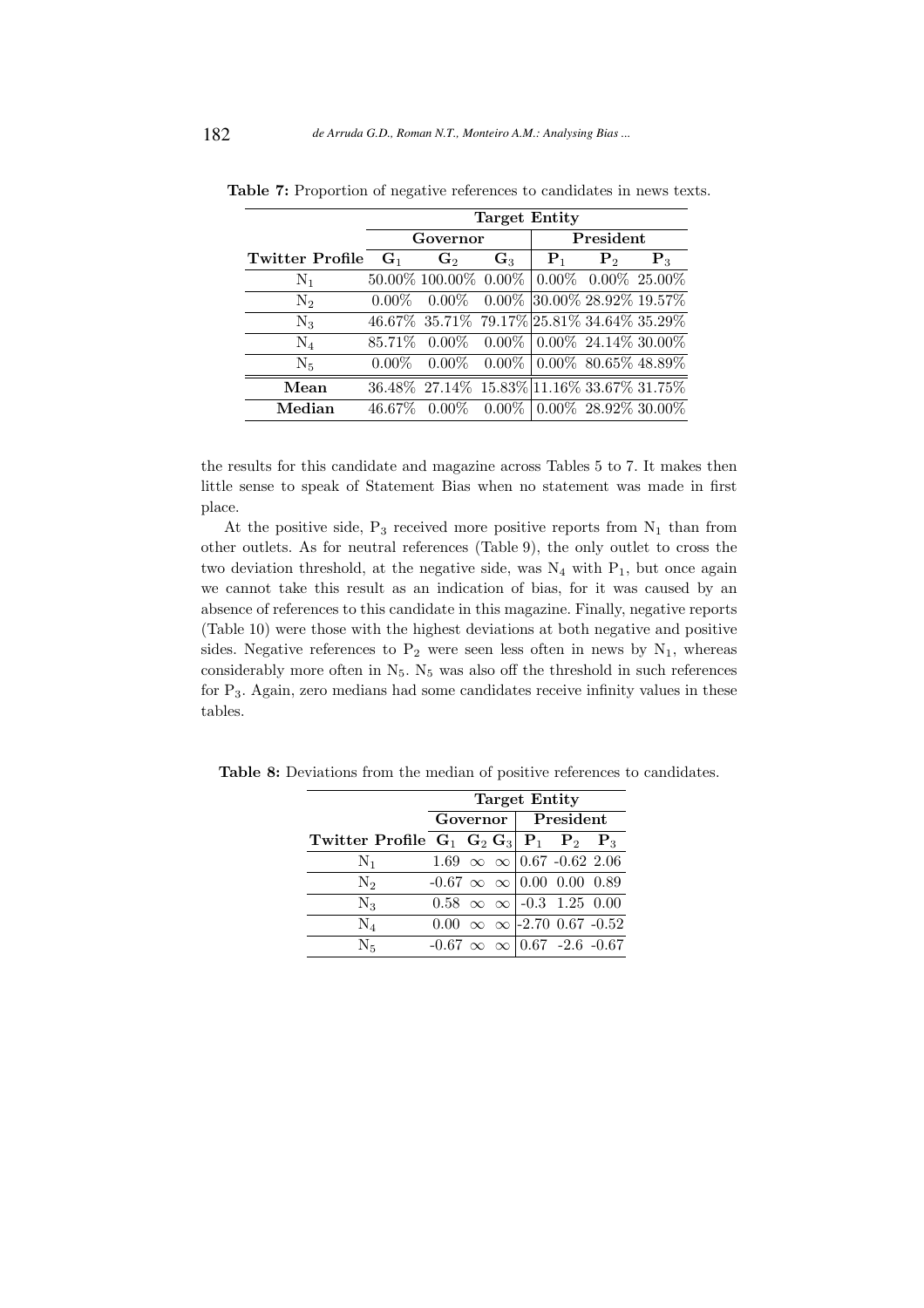|                                             | <b>Target Entity</b> |  |  |                                        |  |                                         |  |
|---------------------------------------------|----------------------|--|--|----------------------------------------|--|-----------------------------------------|--|
|                                             |                      |  |  | Governor President                     |  |                                         |  |
| Twitter Profile $G_1 G_2 G_3   P_1 P_2 P_3$ |                      |  |  |                                        |  |                                         |  |
| $N_1$                                       |                      |  |  | $\infty \infty \infty$ 0.67 1.54 -1.23 |  |                                         |  |
| N <sub>2</sub>                              |                      |  |  | $\infty \infty \infty$ -0.52 0.04 0.66 |  |                                         |  |
| $\rm N_3$                                   |                      |  |  | $\infty \infty \infty$ 0.00 -0.67 0.00 |  |                                         |  |
| $\rm N_4$                                   |                      |  |  | $\infty \infty \infty$ -2.31 0.00 1.14 |  |                                         |  |
| N <sub>5</sub>                              |                      |  |  |                                        |  | $\infty \infty \infty$ 0.67 -1.26 -0.67 |  |

Table 9: Deviations from the median of neutral references to candidates.

Table 10: Deviations from the median of negative references to candidates.

|                                                     | <b>Target Entity</b>                   |  |  |                    |                                            |                                             |  |  |
|-----------------------------------------------------|----------------------------------------|--|--|--------------------|--------------------------------------------|---------------------------------------------|--|--|
|                                                     |                                        |  |  | Governor President |                                            |                                             |  |  |
| Twitter Profile $G_1$ $G_2$ $G_3$ $P_1$ $P_2$ $P_3$ |                                        |  |  |                    |                                            |                                             |  |  |
| $\mathrm{N}_1$                                      |                                        |  |  |                    |                                            | $0.06 \propto \infty$ \cdot -3.41 -0.64     |  |  |
| $\mathrm{N}_2$                                      |                                        |  |  |                    |                                            | $-0.81 \infty \infty$   $\infty$ 0.00 -1.33 |  |  |
| $\rm N_3$                                           |                                        |  |  |                    | $0.00 \infty \infty$   $\infty$ 0.67 0.67  |                                             |  |  |
| $\rm N_4$                                           |                                        |  |  |                    | $0.67 \infty \infty$   $\infty$ -0.56 0.00 |                                             |  |  |
| $N_{\kappa}$                                        | $-0.81 \infty \infty \infty$ 6.09 2.41 |  |  |                    |                                            |                                             |  |  |

### 3.1 Infinity Values

As shown in the analysis above, even though MAD and median may be better tools for detecting outliers, specially given their relative stability in the presence of such deviations, they come with the undesirable side effect of producing many infinity values, which rules part of the dataset out of the analysis as a whole, thereby reducing the potential extension of conclusions. As an alternative, we considered rolling back to mean and standard deviation, and calculated z-scores for the same datasets. Results for Selection Bias are shown in Table 11 (the zscore equivalent of Table 2), whereas results for Coverage are shown in Table 12 (the z-score equivalent of Table 4), and for Statement in Tables 13 to 15 (the z-score equivalents of Tables 8 to 10).

As it turns out, the only outlets to reach the two z-score threshold in these tables were  $N_5$  for  $P_3$ , regarding Coverage Bias (a difference already pointed out in our analysis through MAD), and  $N_3$  for  $G_3$ , regarding Statement Bias and, more specifically, the number of negative references to this candidate. It is noticeable, however, that this last value was reported as infinity when using MAD and median. Still, even though MAD may produce infinity values, going back to z-scores does not help much, for mean and standard deviation move towards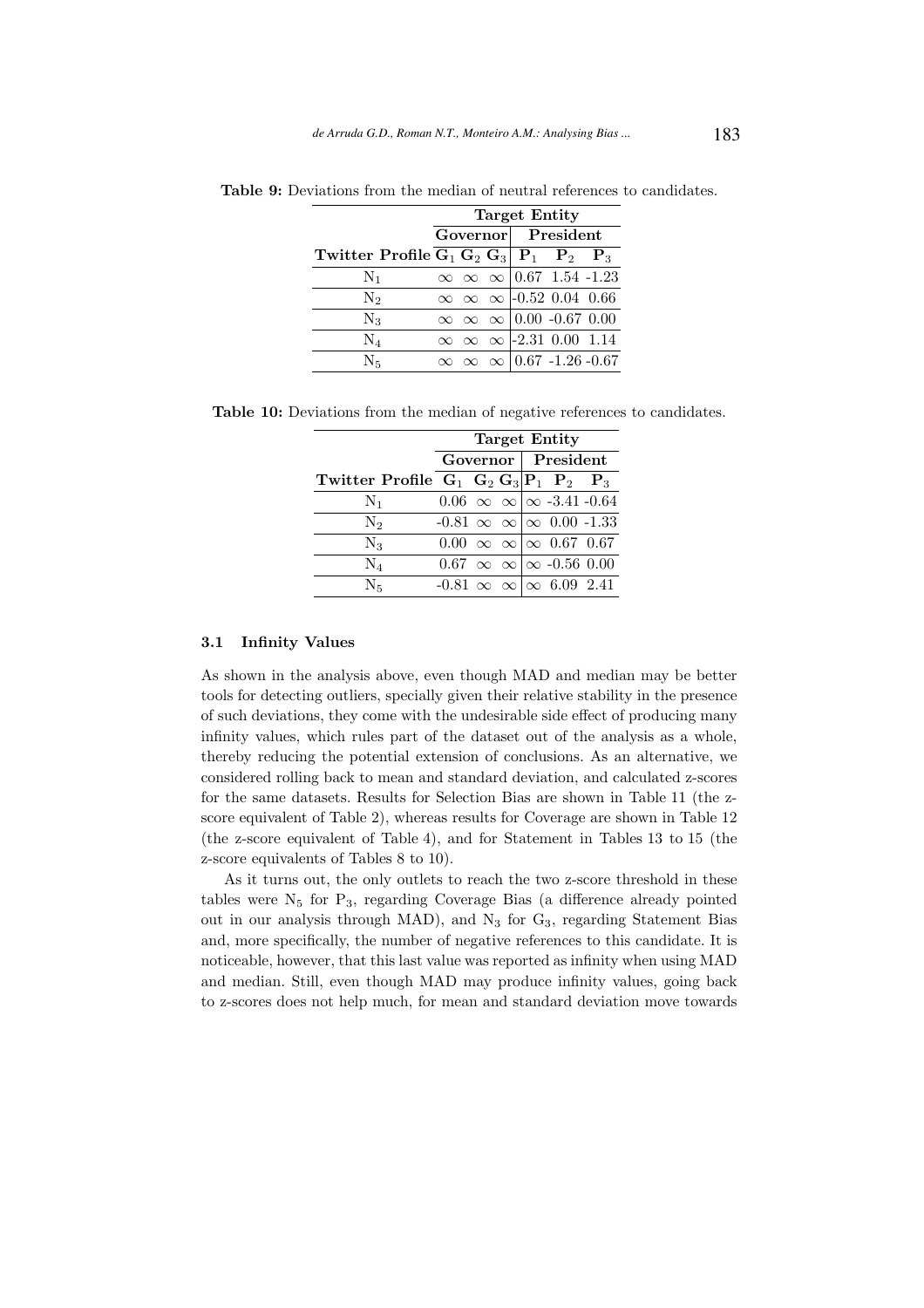|                                                       | <b>Target Entity</b> |                                              |  |           |  |  |  |
|-------------------------------------------------------|----------------------|----------------------------------------------|--|-----------|--|--|--|
|                                                       | Governor             |                                              |  | President |  |  |  |
| Twitter Profile $G_1$ $G_2$ $G_3$   $P_1$ $P_2$ $P_3$ |                      |                                              |  |           |  |  |  |
| $N_1$                                                 |                      | $1.85$ $0.55$ $-0.80$ $1.71$ $-1.67$ $-1.28$ |  |           |  |  |  |
| $\mathrm{N}_2$                                        |                      | $-0.69$ 0.23 1.53 $-0.58$ 0.98 $-0.78$       |  |           |  |  |  |
| $\rm N_3$                                             |                      | $-0.23$ 1.46 $0.86$ 0.49 0.31 0.64           |  |           |  |  |  |
| $\rm N_4$                                             |                      | $0.08 - 1.12 - 0.80 - 1.13$ 0.93 $-0.10$     |  |           |  |  |  |
| N <sub>5</sub>                                        |                      | $-1.02 - 1.12 - 0.80$ $-0.49 - 0.55$ 1.53    |  |           |  |  |  |

Table 11: Candidate citation z-scores in news texts by each producer.

Table 12: Candidate citation z-scores in tweets by each producer.

|                                                     | <b>Target Entity</b>                         |          |                                              |  |           |  |
|-----------------------------------------------------|----------------------------------------------|----------|----------------------------------------------|--|-----------|--|
|                                                     |                                              | Governor |                                              |  | President |  |
| Twitter Profile $G_1$ $G_2$ $G_3$ $P_1$ $P_2$ $P_3$ |                                              |          |                                              |  |           |  |
| $N_1$                                               |                                              |          | $1.85$ $0.55$ $-0.80$ $1.78$ $-1.73$ $-0.52$ |  |           |  |
| $\mathrm{N}_2$                                      | $-0.70$ $0.23$ $1.53$ $-0.55$ $1.27$ $-0.42$ |          |                                              |  |           |  |
| $\rm N_3$                                           | $-0.19$ 1.46 $0.86$ 0.33 0.35 $-0.52$        |          |                                              |  |           |  |
| $\rm N_4$                                           |                                              |          | $0.07 -1.12 -0.8$ $-1.1$ $0.42 -0.52$        |  |           |  |
| $\rm N_{5}$                                         | $-1.03 - 1.12 - 0.80$ - 0.46 $-0.32$ 2.00    |          |                                              |  |           |  |

the outliers' direction, reducing the odds of detecting them (as happened in our dataset), unless outliers are weight-balanced along the positive and negative sides of the scale, which is not to be expected as an usual feature.

Nevertheless, and despite the reduction in the amount of deviating outlets that can be detected, the fact that we have access to real values (instead of infinity scores) can show us some interesting patterns, such as the change in the

|                                                     | <b>Target Entity</b> |          |  |  |                                            |                                               |  |
|-----------------------------------------------------|----------------------|----------|--|--|--------------------------------------------|-----------------------------------------------|--|
|                                                     |                      | Governor |  |  | President                                  |                                               |  |
| Twitter Profile $G_1$ $G_2$ $G_3$ $P_1$ $P_2$ $P_3$ |                      |          |  |  |                                            |                                               |  |
| $N_1$                                               |                      |          |  |  | $1.70 -0.75 -0.55 \mid 0.81 -0.27 -1.43$   |                                               |  |
| $\mathrm{N}_2$                                      |                      |          |  |  | $-0.97$ 1.75 1.99 0.27 0.19 1.54           |                                               |  |
| $\rm N_3$                                           |                      |          |  |  | $0.45$ $0.50$ $-0.36$ $0.02$ $1.14$ $0.58$ |                                               |  |
| $\rm N_4$                                           |                      |          |  |  | $-0.21 - 0.75 - 0.55 - 1.90$ 0.70 $-0.24$  |                                               |  |
| $\rm N_5$                                           |                      |          |  |  |                                            | $-0.97 - 0.75 - 0.55 \mid 0.81 - 1.76 - 0.44$ |  |

Table 13: Z-scores for positive references to candidates in news texts.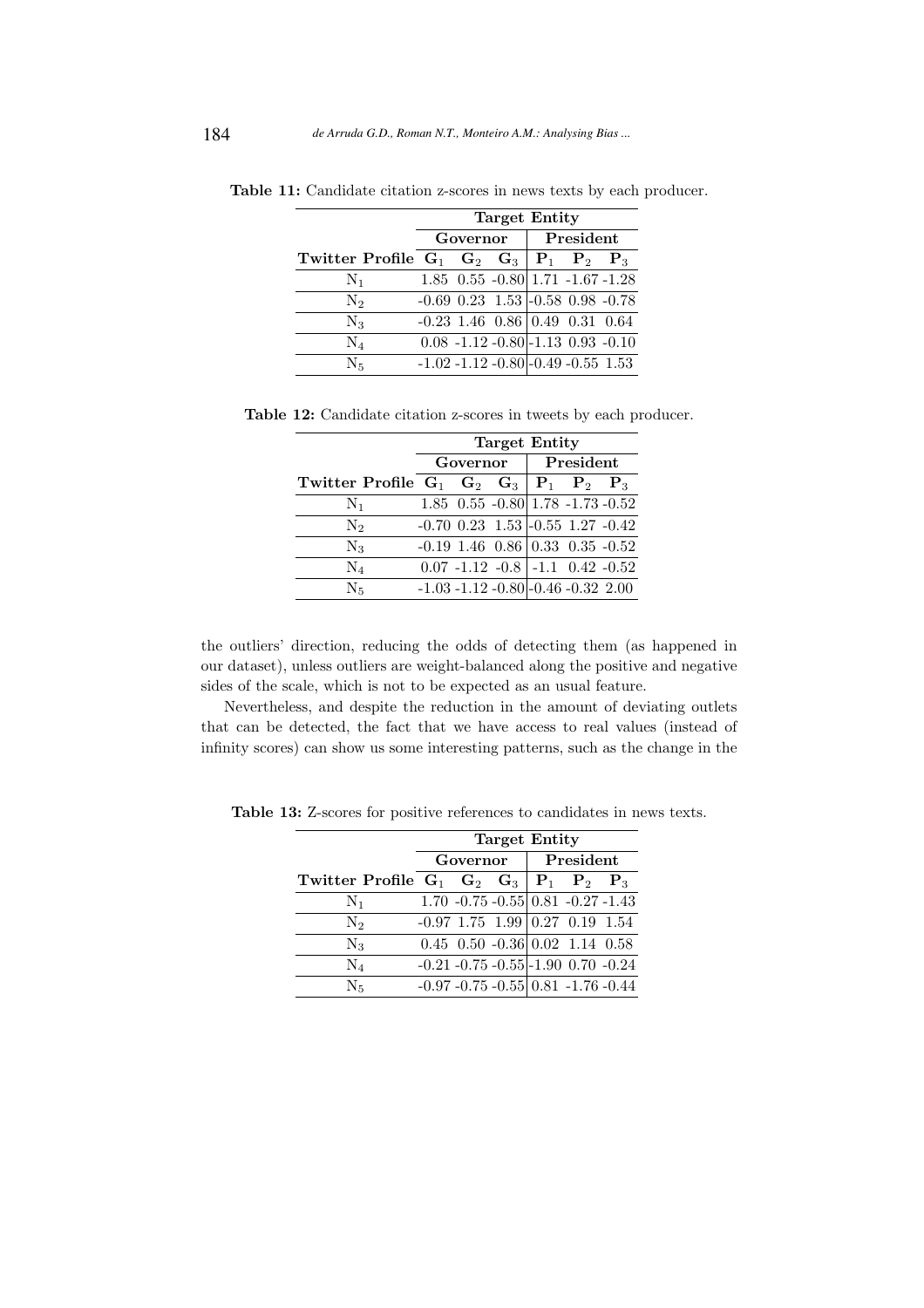|                                                       | <b>Target Entity</b> |                                                                |  |           |  |
|-------------------------------------------------------|----------------------|----------------------------------------------------------------|--|-----------|--|
|                                                       | Governor             |                                                                |  | President |  |
| Twitter Profile $G_1$ $G_2$ $G_3$   $P_1$ $P_2$ $P_3$ |                      |                                                                |  |           |  |
| $\rm N_1$                                             |                      | $-0.65 - 0.81 - 0.71 \mid 0.88$ 1.72 $-0.32$                   |  |           |  |
| $\mathrm{N}_2$                                        |                      | $1.93$ 1.40 $1.85$ -0.20 0.12 0.82                             |  |           |  |
| $\rm N_3$                                             |                      | $0.03 \quad 1.03 \quad 0.27 \mid 0.27 \quad -0.65 \quad -0.32$ |  |           |  |
| $\rm N_4$                                             |                      | $-0.65 - 0.81 - 0.71$ $-1.83$ 0.07 1.35                        |  |           |  |
| $\rm N_5$                                             |                      | $-0.65 - 0.81 - 0.71 \mid 0.88 - 1.27 - 1.52$                  |  |           |  |

Table 14: Z-scores for neutral references to candidates in news texts.

Table 15: Z-scores for negative references to candidates in news texts.

|                                                     | <b>Target Entity</b> |          |  |  |                                             |  |
|-----------------------------------------------------|----------------------|----------|--|--|---------------------------------------------|--|
|                                                     |                      | Governor |  |  | President                                   |  |
| Twitter Profile $G_1$ $G_2$ $G_3$ $P_1$ $P_2$ $P_3$ |                      |          |  |  |                                             |  |
| $N_1$                                               |                      |          |  |  | $0.41$ 1.87 - $0.50$ - $0.81$ - $1.28$ 1.16 |  |
| $\mathrm{N}_2$                                      |                      |          |  |  | $-1.11 - 0.70 - 0.50$ 1.37 $-0.18 - 1.48$   |  |
| $\rm N_3$                                           |                      |          |  |  | $0.31$ $0.22$ $2.00$ $1.07$ $0.04$ $-0.24$  |  |
| $\rm N_4$                                           |                      |          |  |  | $1.5 -0.70 -0.50$ - 0.81 - 0.36 - 0.50      |  |
| $\rm N_5$                                           |                      |          |  |  | $-1.11 - 0.70 - 0.50$ - 0.81 1.79 1.07      |  |

z-score sign for a single entity only, across all news by some outlet<sup>6</sup>, for example. This phenomenon can be observed in Table 11, when dealing with Selection Bias, for  $N_3$  and  $N_5$ . In this case,  $N_3$  lies above the mean in references to all candidates, when compared to the remaining outlets, whereas falling below the mean only for  $G_1$ , which means this outlet made an above the mean amount of references to all candidates but this one, for whom it stayed under the mean. Conversely,  $N_5$  lies below the mean for all candidates, except for  $P_3$ , meaning this candidate was mentioned more often in news texts by this outlet.

Throughout the tables, we see this also happening with Coverage (Table 12), for  $N_5$  and  $P_3$ , and Statement (Tables 13 to 15). Regarding this last kind of bias, we see in Table 13 that this is a widespread phenomenon for positive references to candidates, to the extent that it was not observed in only one outlet  $-N_1$ . For the remaining outlets,  $N_2$  was below average only for  $G_1$  (meaning it had fewer positive news about this candidate than the mean amount of positive news by all outlets),  $N_3$  was below average only for  $G_3$ ,  $N_4$  was above average only for  $P_2$ , and  $N_5$  was above average only for  $P_1$ .

As for neutral references to candidates (Table 14),  $N_2$  was below average

<sup>6</sup> Something that could not be properly observed with MAD, given the existence of these infinity values.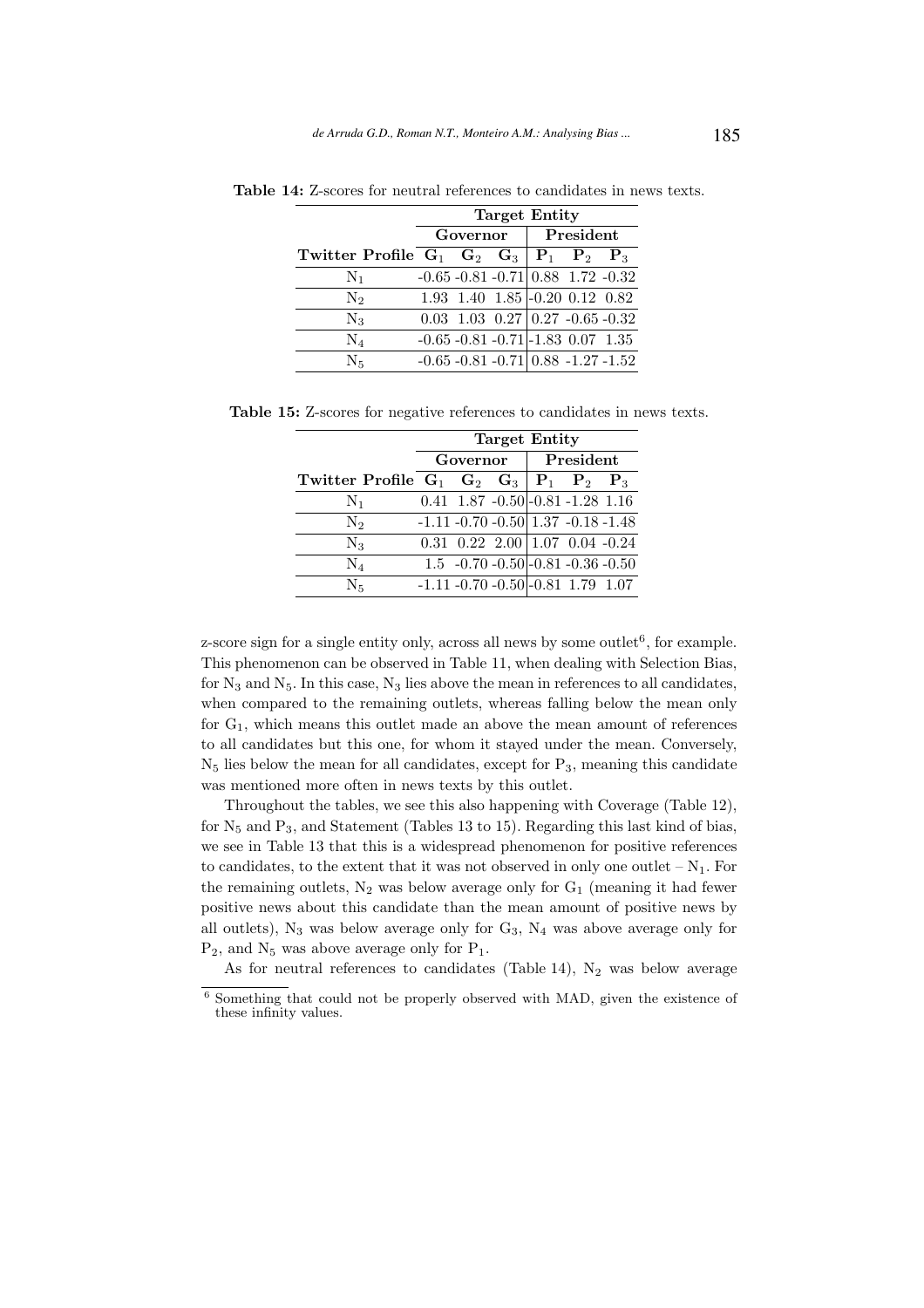only for  $P_1$ , who also happened to be the only candidate for whom  $N_5$  was above average. The remaining outlets did not present this behaviour for neutral comments. Moving on to negative references (Table 15), this phenomenon can be seen in  $N_2$ , which was above average only for  $P_1$  (meaning they had more negative reports about this candidate than the average amongst all outlets),  $N_3$ , which was below average for  $P_3$ , and  $N_4$ , which was above average for  $G_1$ . Table 16 summarises these results, pointing out, for each analysed dimension and outlet, the only candidate to present a z-score with opposite sign to that of his/her counterparts in the same outlet.

|                | <b>Outlet Selection Coverage</b>                |                          | <b>Statement</b>                         |                          |                                  |  |
|----------------|-------------------------------------------------|--------------------------|------------------------------------------|--------------------------|----------------------------------|--|
|                |                                                 |                          |                                          |                          | <b>Positive Neutral Negative</b> |  |
| $\rm N_1$      |                                                 |                          |                                          |                          |                                  |  |
| $\mathrm{N}_2$ |                                                 |                          | $G_1$ (-0.97) $P_1$ (-0.20) $P_1$ (1.37) |                          |                                  |  |
| $\rm N_3$      | $G_1$ (-0.23)                                   | $\overline{\phantom{a}}$ | $G_3$ (-0.36)                            |                          | $P_3$ (-0.24)                    |  |
| $\rm N_4$      |                                                 |                          | $P_2(0.70)$                              | $\overline{\phantom{a}}$ | $G_1(1.5)$                       |  |
| $\rm N_{5}$    | $P_3(1.53)$ $P_3(2.00)$ $P_1(0.81)$ $P_1(0.88)$ |                          |                                          |                          |                                  |  |

Table 16: Candidates presenting a z-score sign different from all others.

However interesting, these results raise the question as to what extent they are relevant, that is to what extent one can actually expect such behaviour by chance (or, similarly, what are the odds of having  $n$  out of  $m$  candidates to present positive z-scores in the same outlet, with all others lying at the negative side). In an attempt to shed some light into this question, let us assume there to be a probability  $p$  of some outlet making an above the mean amount of references to a specific candidate. Conversely,  $(1 - p)$  would be the probability of making a below the mean amount of references (for the sake of simplicity, an exact mean amount is taken to be on the positive side of the scale). Under these circumstances, the probability of having exactly  $n$  out of  $m$  candidates lie above the mean, assuming independence amongst them, is given by [Mitchell, 1997]

$$
P(above = n, below = (m - n)) = \frac{m!}{n!(m - n)!}p^{n}(1 - p)^{m - n}
$$

Furthermore, let us assume that news are uniformly distributed amongst candidates, and that outlets are unbiased (i.e. they randomly choose news from this distribution). Within this set-up, one can expect news to be balanced around the mean for each candidate, that is one can expect  $p = 0.5$ , which leads to a  $P(above = 1, below = 5) \approx 9.4\%$  chance of having a single candidate present a positive z-score while the remaining five are at the negative side (the same applies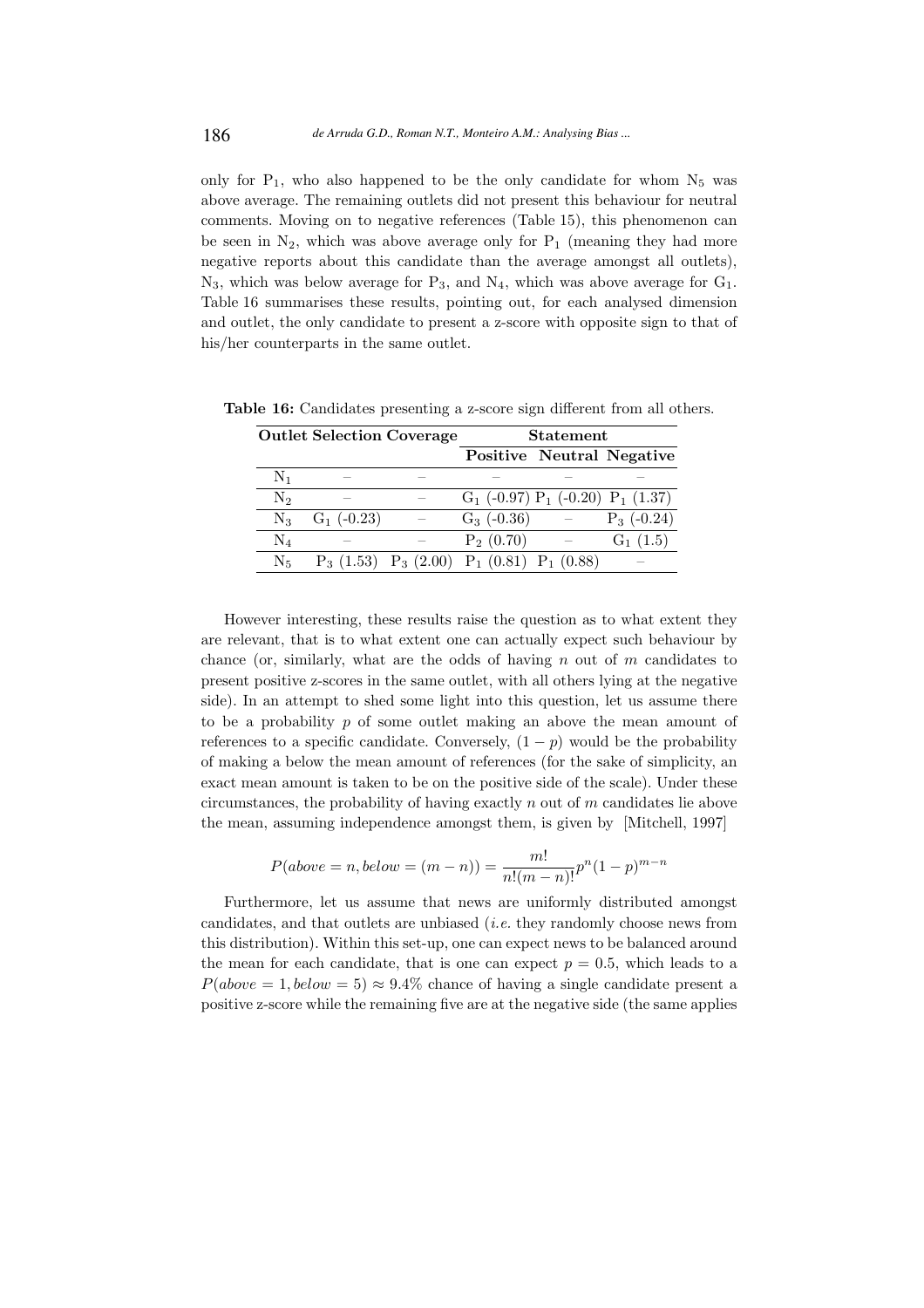to a negative z-score analysis). Although an approximately  $20\%$  chance<sup>7</sup> may not be high enough to rule out the possibility of such a result being but random fluctuation, one must remember that we have come to this number through some very strong (and unconfirmed) assumptions about data distribution and independence. Also, it might just be the case that this phenomenon comes from the natural shifting in the mean by outliers. Still, we think this is something that deserves future investigation.

### 4 Discussion

Even though we approached bias within a tripartite model, according to which one should look at the problem under three different viewpoints  $(i.e.$  the slanted selection, coverage and statement of news), it becomes paramount to understand that, however different, these dimensions are by no means to be taken in isolation. Let us take, for example, the issue raised in Section 3 regarding Statement Bias. In this case, our bias threshold was crossed by  $N_4$  for  $P_1$ . However, in analysing the data in Tables 1 and 3, one sees no reference to this candidate by this outlet. But then how can someone be reported in a slanted way when that someone was not reported at all? It turns out that the outlier limit was crossed not because there were slanted mentions about the candidate, but only because the absence of any mention pushed the candidate beyond this line, and this should be considered before deeming an outlet biased.

Now, let us consider Coverage Bias. In analysing only the data in Table 4, one might come to the conclusion that  $P_1$  and  $P_3$  were treated similarly by  $N_1$  and  $N_5$ , since both had similar deviations from the median regarding their Coverage in tweets (2.34 and 2.89, respectively). However, when one turns to Tables 8 and 9, and look at the way these candidates were mentioned and, more precisely, the amount of positive and neutral news about them, one sees that they lie in opposite sides of the median, although not so far as to have them taken as outliers in this dimension too. In this case, even though bias was detected in one dimension, one should be very cautious so as not to overstate this conclusion, by making unfunded claims. These examples, in turn, indicate that dimensions are actually complementary to each other, meaning that any assessment of bias must come through a joint analysis of them.

In fact, an analysis of the pairwise (linear) correlation between dimensions has shown there to be a strong correlation between Selection and Coverage only (Tables 1 and 3, respectively), indicating that candidates highlighted in tweets are usually those mentioned more often in their corresponding news texts. Weak correlations could also be observed between Statement (Tables 5, 6 and 7) and

The chance of a single candidate lie above **or** below the mean while all others lie on the opposite side.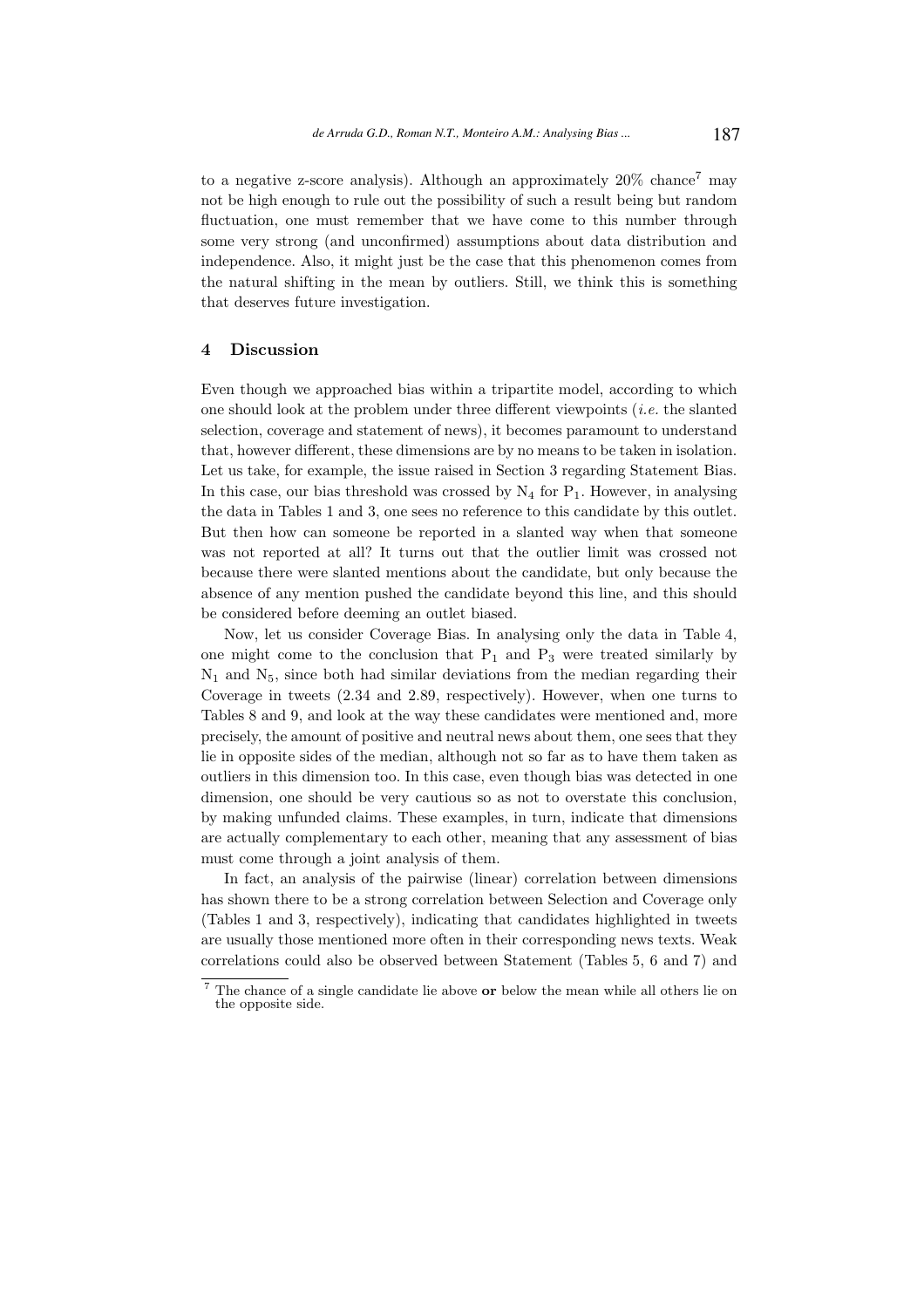both Selection and Coverage, but only regarding positive news<sup>8</sup>, indicating that the more often a candidate is mentioned, the more positive news we find about him/her. Table 17 illustrates these results. In this table, we present the values for the Pearson correlation coefficient, along with its associated p-value, for all dimension pairs. In this research, we followed [Hinkle et al., 2003], and took values between  $0.3 < r < 0.5$  to represent a low (positive) correlation, between  $0.5 < r \leq 0.7$  to be a moderate correlation, and values between  $0.7 < r \leq 1.0$ to indicate a high correlation. All values in the table are reported at the 95% confidence level.

|           | Selection                | Coverage                                                            | Statement                |         |                                |
|-----------|--------------------------|---------------------------------------------------------------------|--------------------------|---------|--------------------------------|
|           |                          |                                                                     | Positive                 | Neutral | Negative                       |
| Selection | (1, 0)                   | $(0.97, \ll 0.01)$ $(0.49, \lt 0.01)$ $(0.23, 0.22)$ $(0.27, 0.14)$ |                          |         |                                |
| Coverage  | $\overline{\phantom{0}}$ | (1, 0)                                                              | (0.46, 0.01)             |         | $(0.20, 0.29)$ $(0.22, 0.23)$  |
| Positive  | $\sim$                   | $\overline{\phantom{a}}$                                            | (1, 0)                   |         | $(0.34, 0.06)$ $(-0.08, 0.69)$ |
| Neutral   | -                        | $\overline{\phantom{a}}$                                            |                          | (1, 0)  | $(-0.27, 0.15)$                |
| Negative  | $\overline{\phantom{a}}$ | $\overline{\phantom{a}}$                                            | $\overline{\phantom{a}}$ |         | (1, 0)                         |

Table 17: Pearson correlation coefficient (r, p-value) between dimensions.

Another point raised in Section 3 was the difference between news related to candidates running for governor and those running for president, whereby one sees a greater amount of attention being paid to the presidential run than to its state government counterpart. Table 18 illustrates these results for Selection and Coverage – the dimensions responsible for capturing the amount of attention given (and references made) to each candidate. As it turns out, this difference was found to be of statistical significance for both Selection and Coverage (Mann-Whitney  $W = 0.00, p < 0.01$ , at the 95% confidence level, for both dimensions). The reasons for this difference, however, remain uncertain, even though it might just be the case, as already pointed out, that the presidential run was preferred over state government because of its importance to a broader readership, whereas the state campaign would be restricted to the state of São Paulo only.

In this same table, another interesting result comes from the comparison between the figures for the state government run in both Selection and Coverage, which are almost identical, to the extent that there is a virtually perfect correlation between both sets (Pearson's  $r \approx 1, p \ll 1$ , at the 95% confidence level). On the other hand, even though at the presidential side we can still observe a smaller however high correlation, this correlation is not of statistical significance

<sup>8</sup> The weak correlation observed between Neutral and Positive statements was not of statistical significance  $(p = 0.06)$ .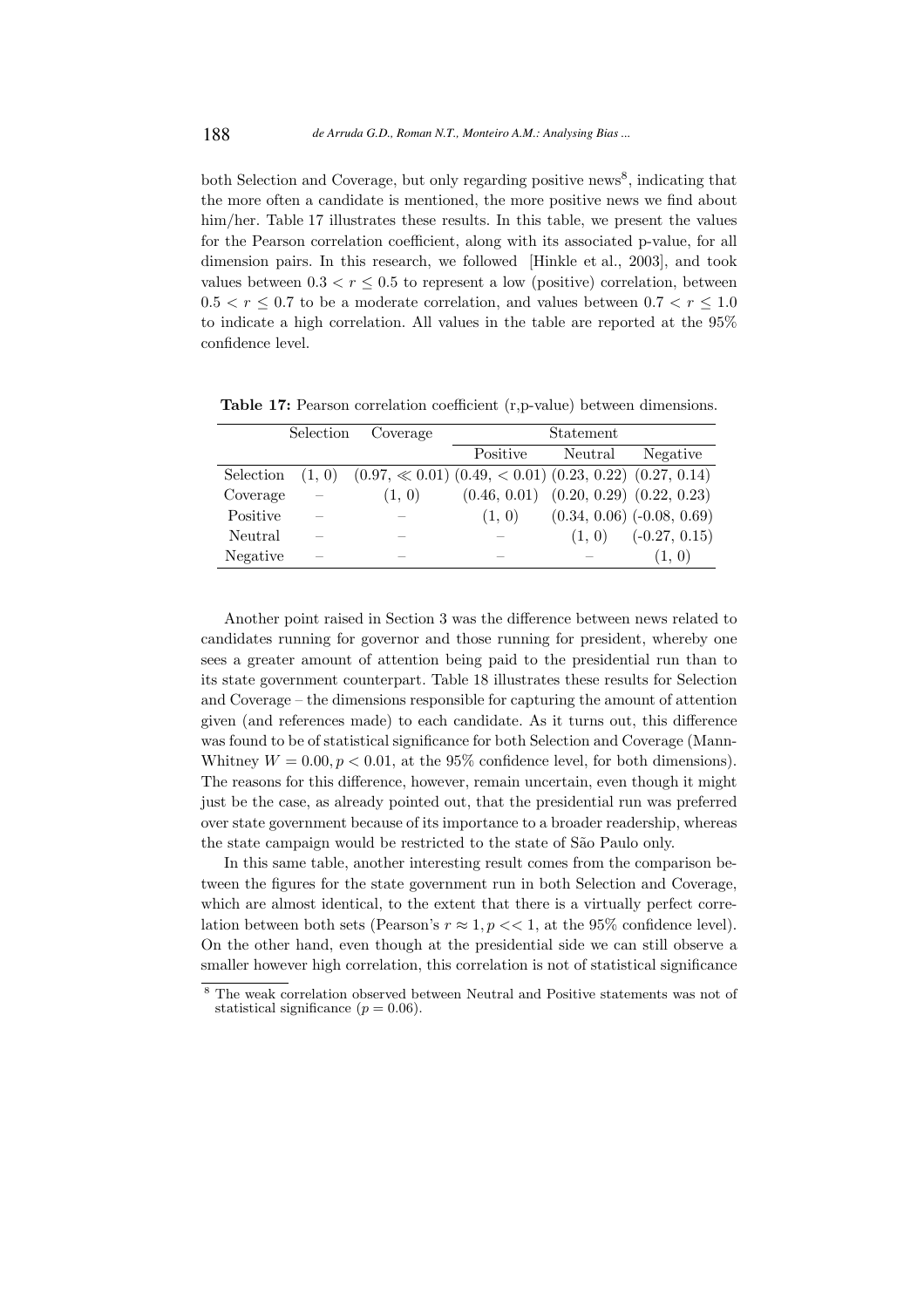|                                                       | <b>Selection</b> |         |          | Coverage |
|-------------------------------------------------------|------------------|---------|----------|----------|
| Twitter Profile Governor President Governor President |                  |         |          |          |
| $\rm N_1$                                             | 17.07%           | 46.34\% | 17.07\%  | 70.74\%  |
| $\mathrm{N}_2$                                        | 8.19\%           | 39.26%  | 8.19%    | 71.47%   |
| $\rm N_3$                                             | 11.02%           | 49.45%  | 11.29%   | 87.77%   |
| $\rm N_4$                                             | 5.60%            | 39.20%  | 5.60%    | 60.80%   |
| Νĸ                                                    | $0.00\%$         | 44.81%  | $0.00\%$ | 85.80%   |

Table 18: Distribution of references to candidates for governor and president.

(Pearson's  $r = 0.75$ ,  $p = 0.14$ , at the 95% confidence level). This, in turn, could be an indication that the overall correlation observed between Statement and Selection might in fact have been mostly due to the state government side of the data, there being more variation in its presidential counterpart. Once again, the reasons for this phenomenon are still to be determined.

These results, along with the analyses they allow us to do, illustrate one of the greatest advantages of this methodology: the fact that one can not only define bias in a more objective way, that is through an analysis of outliers, whereby one can determine whether some news outlet departs from its counterparts along the analysed dimensions, but also that, in comparing the figures for each outlet and candidate across dimensions, some political and social phenomena can be unveiled, which could be of interest to a broader readership other than people interested in bias only. As a result, the gains obtained through this methodology as a whole outvalue the sum of its parts, to the extent that conclusions may arise through the joint analysis of all dimensions that could not be reached should these dimensions be taken in isolation.

Nevertheless, there are some drawbacks to the methodology too. As noticed in Section 3, the use of median and MAD led to many infinity values when calculating the number of deviations from the median for each outlet. We understand that these values should not be regarded as an indication of bias, since any value would produce the same output, given that the problem lies in the (zero) MAD part of the equation. In fact, should someone render infinity deviations as an indication of the existence of outliers, there would be situations, such as that of Table 9, in which all candidates are outliers, which is nonsense. To get matters worse, rolling back to mean and standard deviation did not help much, given their high sensitivity to outliers. However, some more extreme deviations could still be observed with this methodology, meaning that a joint analysis using both approaches might be more appropriate to the overall assessment of bias.

As also noted in [Dallmann et al., 2015], another important limitation of this method lies in the fact that it heavily depends on how data was sampled. Besides questions related to sample size, which can limit the strength of any con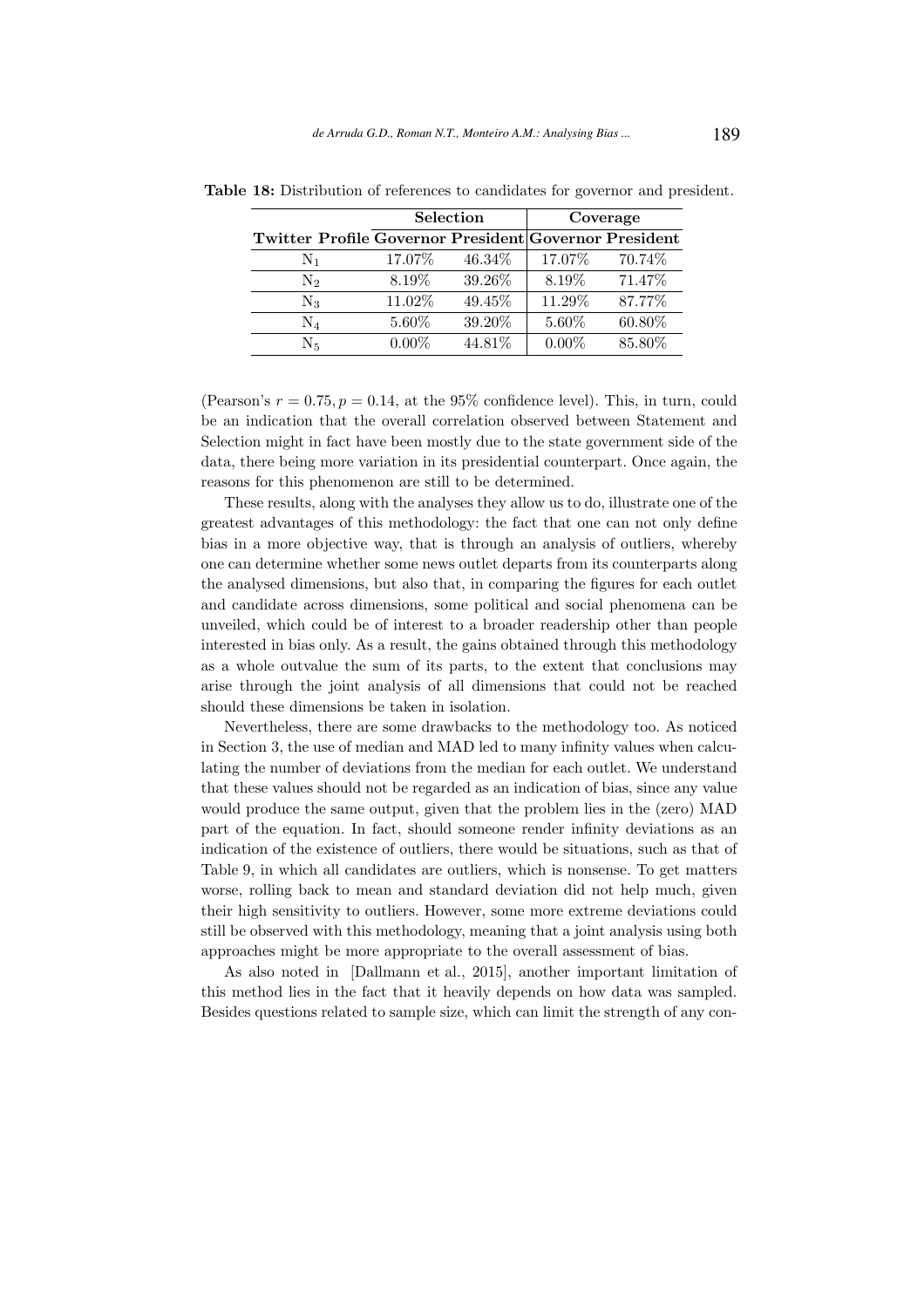clusion, there is a potential threat to data validity regarding the method followed for choosing news producers to integrate the dataset. Naturally, the methodology used for sampling outlets depends on the overall goal of the study, that is whether someone is interested in analysing bias across all existing outlets, or just within some subset of these (perhaps with some specific feature). Whatever the procedure, one must bear in mind that if the sample is biased, then bias may not be detected. In other words, if one chooses only outlets known to favour one candidate over another, then that will become the estimated population distribution of news about these candidates, and no outlier regarding this pattern will be detected.

In this work, we tried to reduce the impact of this issue by attempting to balance outlets out according to their editorial view, that is by choosing, amongst those with a large readership, outlets widely believed to have different political alignments. That, however, is a highly subjective assessment made by two of the researchers, and a more objective methodology must be tested. If it turns out that such a methodology is in fact impractical, given the natural subjectivity of the task, at least it should be tried some methodology that relies on higher amounts of people judging outlets, so as to reduce any individual bias or misunderstanding. We leave this as a future work direction. Still, and even though our choices may have weakened our conclusions regarding bias itself, they do not rule the methodology out as a whole. On this regard, we firmly believe this to be a course to be pursued in the analysis of media news.

#### 5 Comparison to the Related Literature

Although the detection and measurement of media bias has been an issue studied for over a decade, its precise definition and, consequently, the methodology followed to detect it are still by no means standard. Current approaches vary from the analysis of the terms authors use to compose their sentences and texts (e.g. [Fortuna et al., 2009,Recasens et al., 2013]), to more elaborated frameworks  $(e.g.$  [Mehler et al., 2006, Saez-Trumper et al., 2013, Iyyer et al., 2014, Morstatter et al., 2018]), whereby one first define bias in terms of a set of dimensions (usually, from one to three) and tries to identify this bias in news texts according to these dimensions. To get matters more complicated, even when authors agree on the number of dimensions to be analysed, they may not agree on what these dimensions are  $(e.g.$  [Budak et al., 2016, Morstatter et al., 2018]), thereby making it harder to compare results by different approaches.

Perhaps the most straightforward approach, defining bias in terms of the wording of sentences and texts has the advantage of posing very few requirements regarding annotated corpora. Examples under this approach vary from the identification of differences in the lexicon used in multiple reports of the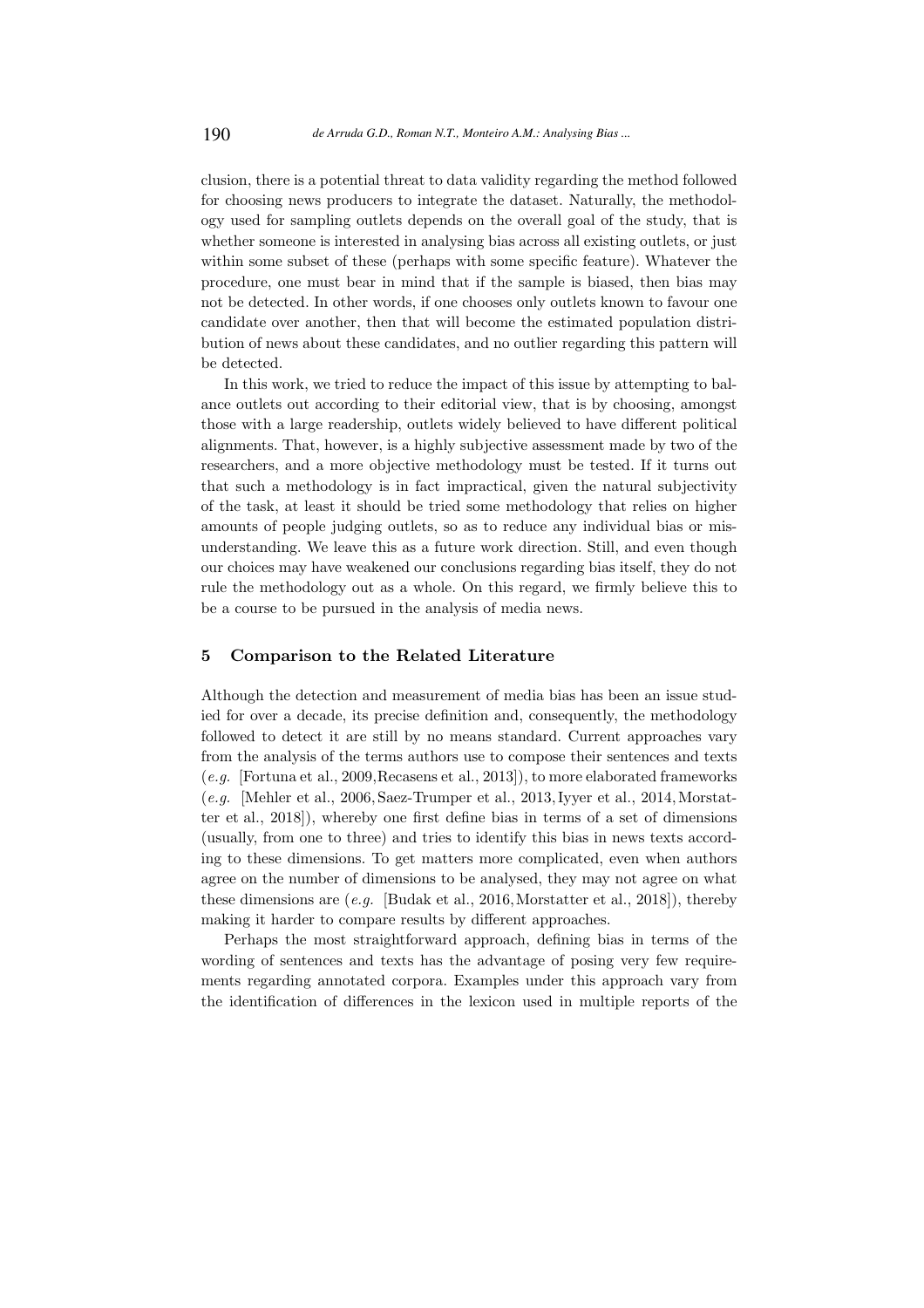same event, along with a measure of topic intersection [Fortuna et al., 2009], to the analysis of human edits aimed at removing bias from Wikipedia<sup>9</sup> articles [Recasens et al., 2013], in order to gather linguistic cues that might lead to the detection of words that would induce bias in texts. Although interesting, these methods rely on the assumption that texts can be naturally biased, and that this bias would become evident from the words chosen to compose them.

That, however, seems to be too strong an assumption, since differences in lexical choices can derive from writing style, for example. Even though using human judgments to detect "loaded" words may seem more appropriate an approach, that still relies on the assumption that such words exist, and that bias can be taken as a common sense notion, making these judgments reliable. Once again, this does not seem to be the case, given the low accuracy scores (from around 34 to 59%) obtained by humans and the tested computational model, as reported in [Recasens et al., 2013]. In this work, we understand bias to be something that cannot be analysed on the basis of raw differences between texts, but rather something that must be defined beforehand. That means before one can compare different sources, one must first determine what to compare in them.

As a matter of fact, this seems to be the approach adopted by much of the extant research. Differences arise, however, when it comes to defining what to look for in the available sources before comparing them. More commonly, researchers define bias along a single dimension, thereby focusing on a single aspect of the issue, and try to determine differences between sources under this perspective. This is the case, for example, with the work by [Iyyer et al., 2014], who try to identify ideological differences between texts. Relying on annotated corpora, along with lists of words associated to different political alignments, they built a classifier to tell liberal from conservative texts. Although the applied technique is expected to use all available evidence to determine features that render some text biased, it still depends on annotations that, ultimately, are based on the assumption of the existence of some common-sense notion of bias.

Somewhat departing from this need for a common definition, but still focusing on a single dimension of the issue, the work by [Mehler et al., 2006] analyses references to named entities across different geographical locations, developing a variance-based model to estimate the frequency of references to these entities in different cities. A similar approach is also applied by [Ward et al., 2009], who also try to determine differences in the frequency of named entities in news, but this time using a set of classifiers and a juxtaposition score for co-reference association, and focusing on aspects related to ethnicity and culture.

Adding one dimension to the analysis, [Morstatter et al., 2018] argue for the existence of two types of bias: agenda setting, which refers to the systematic selection of stories (very close to Selection Bias), and which could be assessed,

 $^9$  https://www.wikipedia.org/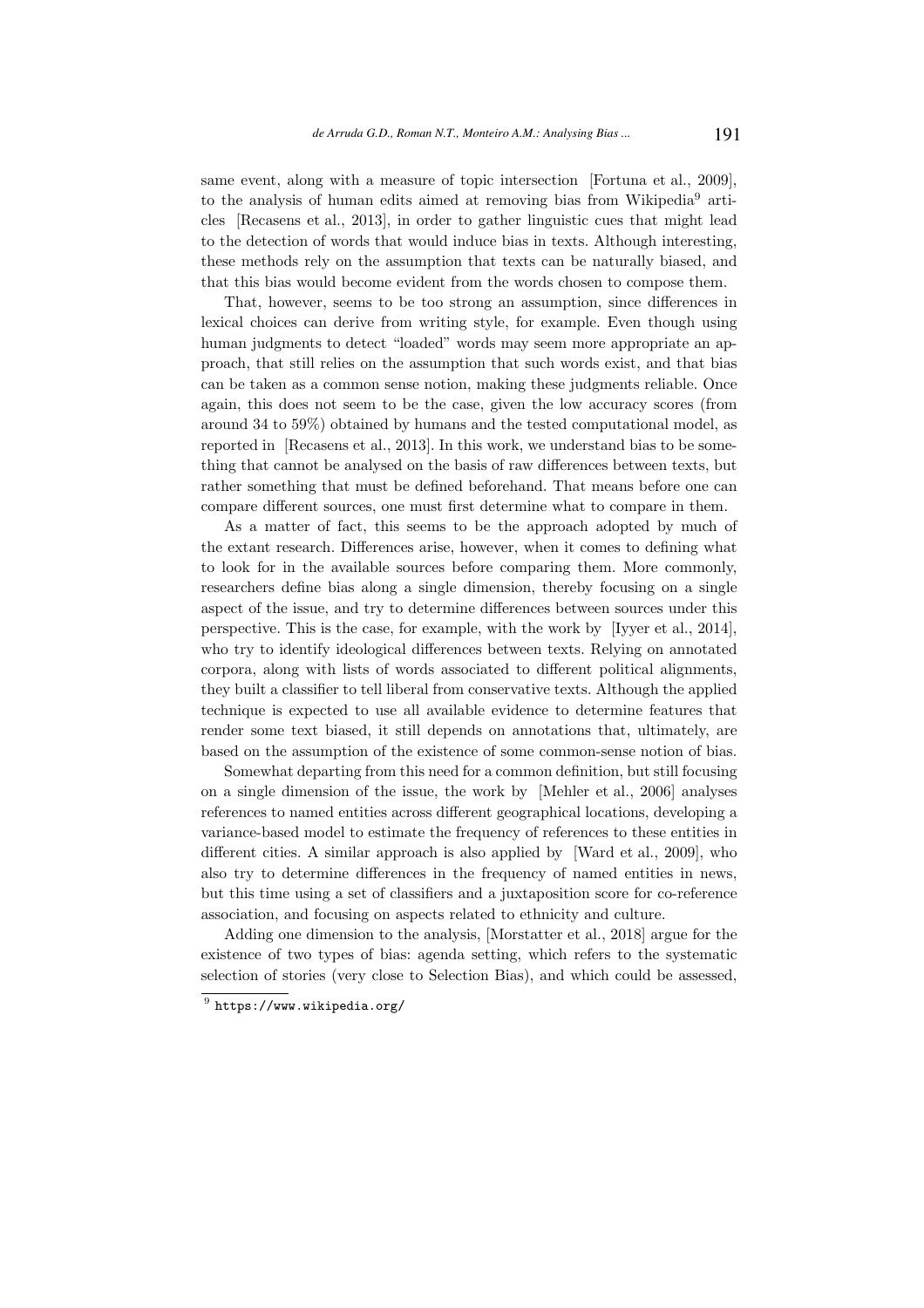amongst other ways, by counting the sources referenced in news, and framing (or second-order agenda setting), which is defined as the reinforcement of specific aspects of a story. Framing seems to comprise both Coverage and Statement, being sometimes close to Selection too, since it "can take many forms, from emphasis of information to the selective presentation of information within a text" [Morstatter et al., 2018]. The problem is approached by first automatically detecting frames in news (from a set of 10 previously identified frame types), and then determining their polarity. Hence, even though taking bias as a twodimensional problem, the focus still lies in only one dimension: framing.

In order to detect frames, the authors compare several different classifiers, along with ensembles involving some of them. Polarity is detected in a similar way, by splitting each frame in two different sub-frames, with a positive and a negative representative for each of them. Although heavily relying on a corpus annotated with frame types, the authors report a high inter-annotator agreement. Still, accuracy results were rather low, with a top value around 0.43 for the model with polarity. However interesting, this approach also takes an absolute viewpoint on bias, thereby rendering something as inherently biased or not. We, on the other hand, understand bias as something that must be defined relatively to other sources as deviations from some mainstream behaviour.

Approaching bias as a two dimensional problem, [Budak et al., 2016] deal with what they call issue filtering, that is the selective coverage of issues (which seems to involve both Coverage and Selection), and issue framing, which determines how issues are presented (akin to Statement Bias). To do so, the authors build some classifiers, trained over a corpus of human annotated news, to first tell political news from others. Next, they train different classifiers to identify each article' topic, along with its polarity towards the Democratic or Republican Party. Articles were then assigned a partisanship score reflecting their left or right leaning, and outlets were assigned the average of their articles' scores, weighted by each article's popularity. This assignment, in turn, allowed the authors to rank and compare outlets, identifying deviations from the mainstream.

Instead of applying some outlier detection technique to these scores, however, to determine the strength of the observed differences, the authors opt for a more qualitative comparison of the overall bias in outlets. A more detailed comparison can be found when they analyse issue framing and issue filtering separately, where a regression model was fit to this last dimension. Through this model, it was possible to identify deviations in coverage for Republican and Democrat scandals. Nevertheless, the authors render these differences to be non representative of issue filtering as a whole, also concluding that news outlets are surprisingly similar, something they attribute to the analysed period not coinciding with any election term. Still, through a visual inspection of the presented data, one notices that the authors' focus on the absolute, instead of relative,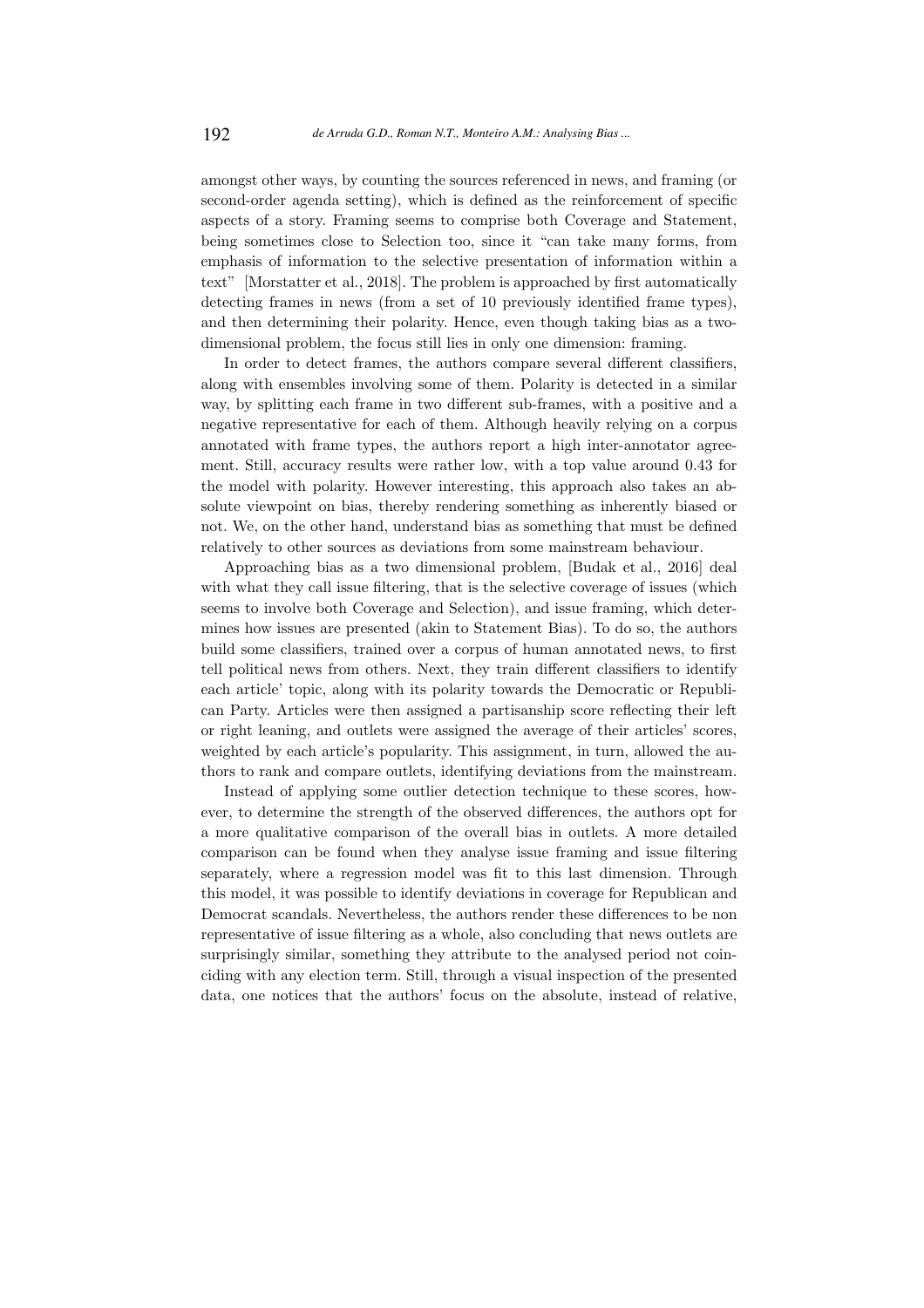magnitude of the observed differences might have actually concealed outliers.

Moving on to tripartite approaches to bias, we find that authors usually rely on the same set of dimensions, to wit, Selection (or Gatekeeping), Coverage and Statement. Being the first ones to define bias within this tripartite model, [D'Alessio and Allen, 2000] present us with a meta-analysis covering 59 quantitative studies. Focusing on US presidential elections since 1948, the authors apply a d' test to identify differences in the political alignment of outlets, along with a  $\chi^2$  test of homogeneity to determine the strength of deviations. Even though claiming that only a small overall bias could be found in television networks (with newspapers and magazines showing virtually no bias at all), the authors also found studies indicating substantial ideological bias by some newspapers, reporters and editors. These, however, balance each other out, so the overall bias in the industry remains neutral.

Although being able to spot some outliers, the authors' focus on the overall alignment of outlets led them to use methods less adapted to outlier detection (such as the  $\chi^2$  test, for example). That, however, was not a problem for them, since they were interested in determining whether the media as a whole would present some overall pro-Republican or pro-Democratic bias. Still, our work can be seen, under a methodological viewpoint, as an extension to theirs, even though we focus on online news, as opposed to more traditional media, and account for candidates running for president and stated governor, as opposed to parties in a presidential election, in an attempt not to determine any overall bias in the communication industry, but instead, to highlight deviant behaviours by outlets towards specific candidates.

Another work to approach bias as a three dimensional problem can be found in [Saez-Trumper et al., 2013], who follow the definitions by [D'Alessio and Allen, 2000] to analyse a set of 80 international online news sources, along with social media communities around them, looking for the way a group of 10 heads of state was mentioned in news. In this work, Selection was identified by determining the amount of overlap amongst stories posted by these producers, as measured by the Jaccard coefficient. The similarity matrix was then projected in two dimensions and differences between countries were identified. Coverage, in turn, was measured by the amount of words in articles covering the same story<sup>10</sup>. Along with word distributions, the authors also calculate distributions for mentions to people, comparing them and analysing correlations between different geographical regions and political leaning.

Finally, Statement was measured, with the aid of a dictionary containing the valence of each word, by the amount of positive and negative expressions mentioning people. Within each news source, each person from the heads of

 $\frac{10}{10}$  Within social media, this bias was measured by the number of tweets with links to these articles.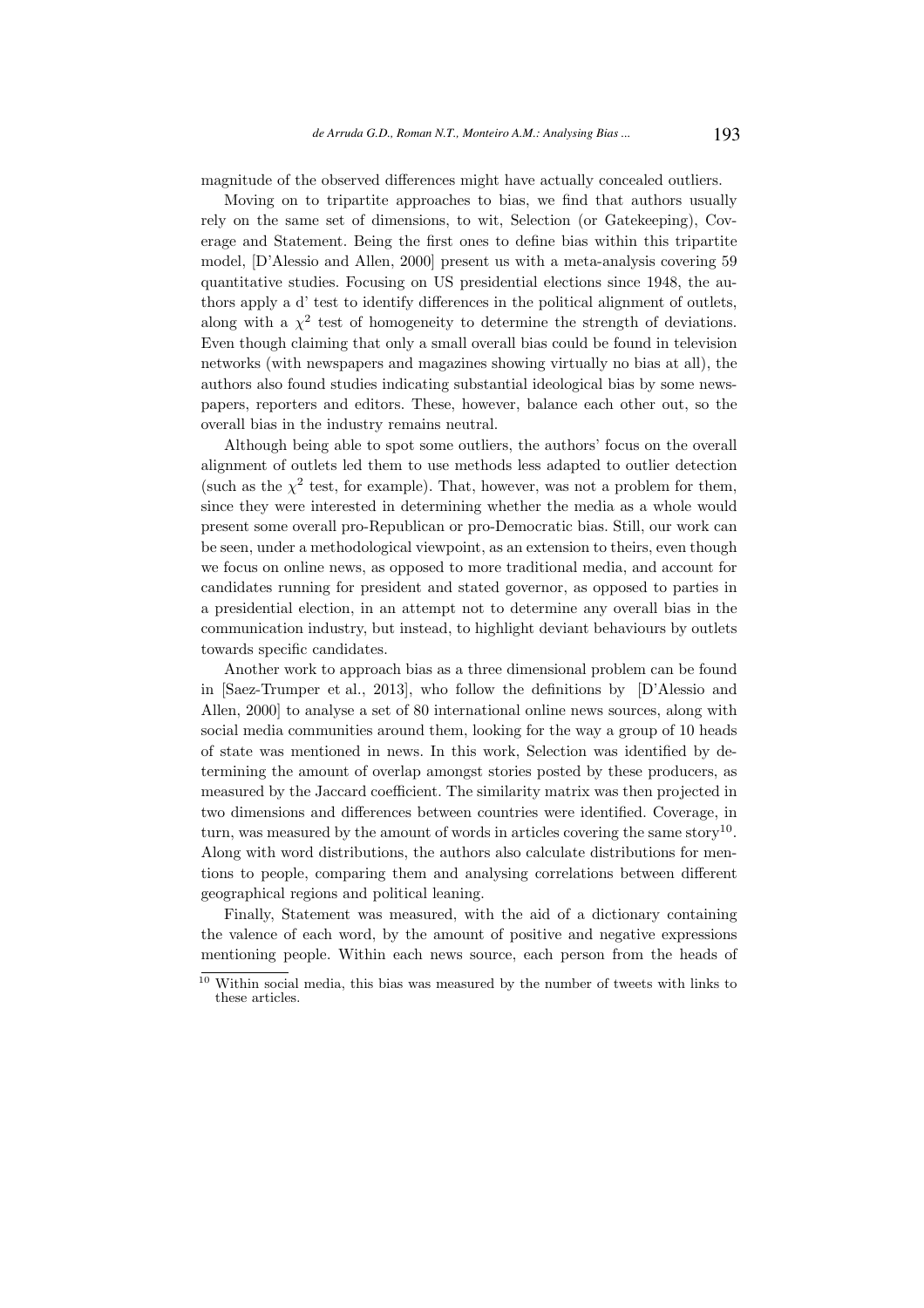state list was assigned a valence corresponding to the average of the sentiment in all statements on all articles mentioning that person in that source. Valence distributions were then used to compare social communities and news sources. Despite the fact that we measure Statement in a similar way, instead of assuming words to be naturally valenced (through a specialized dictionary), we rely on human assessments of the valence of paragraphs containing the target person, that is we try to determine the valence of the context in which that person was cited. Even though this may turn out as a more subjective approach, we find it more appropriate than assigning sentiment to words without context.

Our measures of Selection and Coverage, in turn, differ from those of [Saez-Trumper et al., 2013] mainly because we focus on finding deviant reports related to candidates in online news, not accounting for the social communities that arise around them. That led us to focus on direct references to these candidates, as opposed to making a broader analysis of stories. But even when dealing with a similar target, such as mentions to people, the main difference between our work and theirs lies in that, instead of dealing with a heterogeneous set of news producers, from at least eight different geographical locations worldwide, and clustering them so as to determine whether any cross-country patterns arise, we opted for finding outliers from a presumably homogeneous set. This, however, only reflects the way different goals shape the decisions we make towards them.

One last work to deal with the model presented in [D'Alessio and Allen, 2000] is that of [Dallmann et al., 2015], who studied political and economical news from four German online newspapers, in an attempt to determine the existence of bias towards political parties. Even though agreeing on this tripartite model, the authors focus in two of the dimensions only: Coverage and Statement. Coverage was approached by determining how often political parties and their members appear in news headlines and texts. These measures, however, do not integrate to build some overall indicator of Coverage, being analysed separately instead. Statement, in turn, was measured through sentiment analysis, whereby a four-word window was set around mentions to parties, with a sentiment score being assigned to this set. The overall sentiment towards some party was then calculated as the sum of all individual sentiments in the article.

Along with sentiment analysis, the authors also determined a list of keywords related to political orientation, counting the number of their occurrences in party manifestos and news texts. A cosine similarity between news and manifestos was then calculated. Once again, these metrics were analysed independently. Although displaying Coverage in terms of deviations from the mean, and applying a t-test to each party and newspaper to determine if deviations were significant, the authors apparently refrain from following the same procedure for Statement too. Also, and even though the t-test can give us an idea of the relevance of the observed differences, the fact that it was applied to deviations from the mean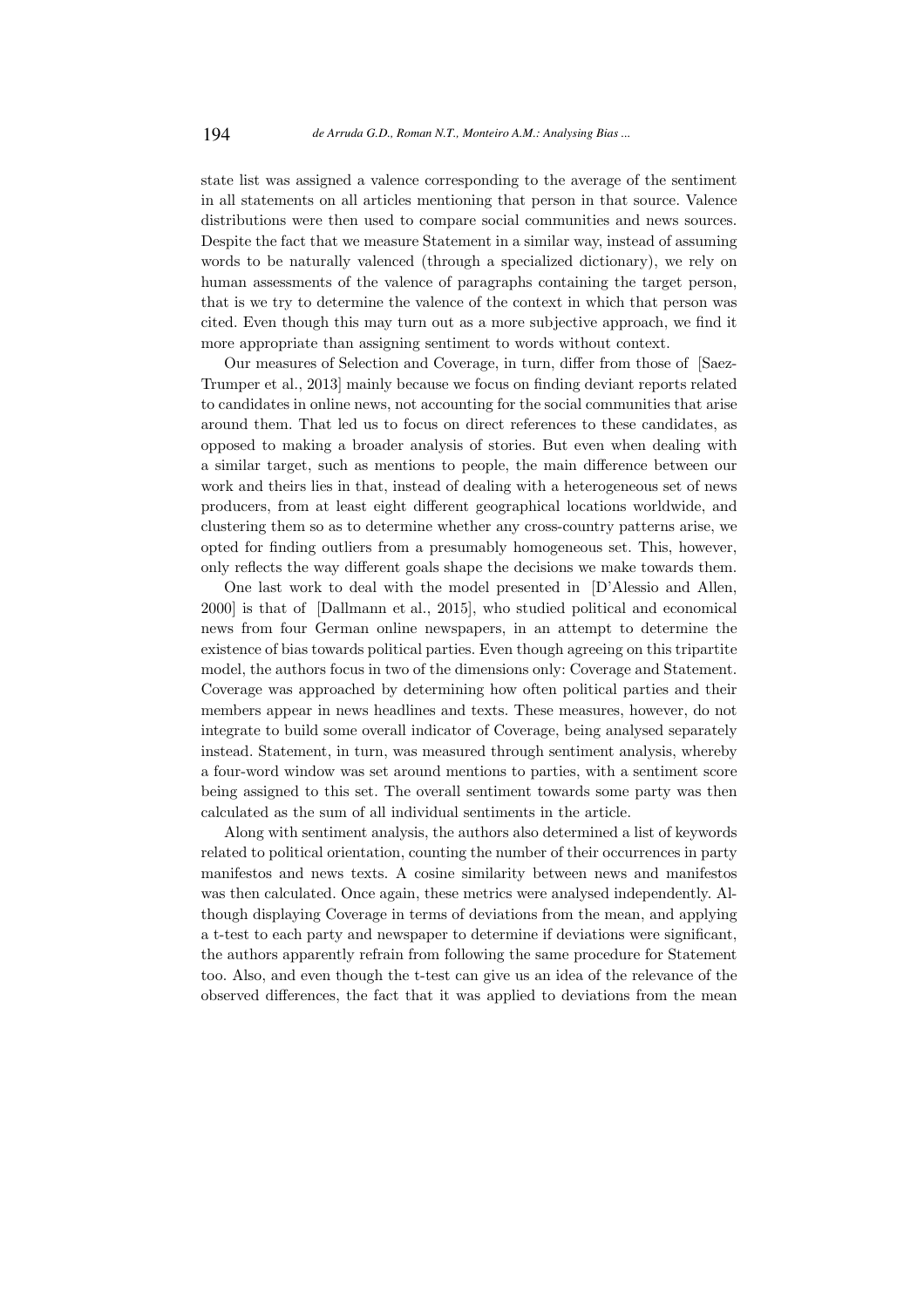makes this procedure less suitable for outlier detection, given the sensitivity of the mean to them.

Overall, our procedure differs from the related work in that we set out to detect deviant behaviour by individual outlets regarding specific politicians, in a presidential and state government campaign. That goal, in turn, led us to use techniques more specific to outlier detection, and to take a broader view of the problem. As such, instead of focusing on a single or a couple of dimensions, as much of the extant research does, we approached bias within the tripartite model introduced by [D'Alessio and Allen, 2000]. But even amongst those who adopt this broader viewpoint, we could find no research approaching bias as an outlier detection problem. That, however, is not to be taken as a negative feature of theirs, or even a positive feature of ours, but instead as a consequence of different research objectives. Hence, we present our work not as a counterpart to the related research, but as a complement to it, so as to give others a wider set of options when making their own choices.

#### 6 Conclusion

What is bias? This is a very important and yet tricky question, since one has no clear answer to it. Even though we could put it simply as "offering a partial perspective on facts" [Saez-Trumper et al., 2013], truth is that one has no way of telling that for sure, given the lack of references complying with some acceptable standard of fairness against which to compare news content [Shoemaker and Reese, 1996]. In this work, we understood bias as something that cannot be taken as a boolean feature of texts, whereby these are inherently biased or not, but instead as a noticeable deviation from some mainstream behaviour. "Deviant" labels, however, are not to be assigned to texts, but to their producers, and this assignment, in turn, must not be taken as a moral assessment of that producer, but only as a measure of how that producer fits amongst its counterparts regarding the reported issue.

This understanding of bias led us to define it according to the tripartite model introduced in [D'Alessio and Allen, 2000], and which resulted from observations on the way media bias their news, within an outlier detection framework, using the median as a central tendency indicator and MAD as a measure of deviation. To the best of our knowledge, we are the first to approach bias this way and, more specifically, to apply outlier detection techniques to this tripartite model. Also, we seem to be the first ones to base our analysis on paragraphs, instead of statements, sentences, words, or even whole texts. These were actually straightforward decisions to us, given our understanding of bias as deviant  $(i.e.$ outlier) behaviour and the focus on mentions to candidates in political news, which might benefit from a broader context as that provided by paragraphs.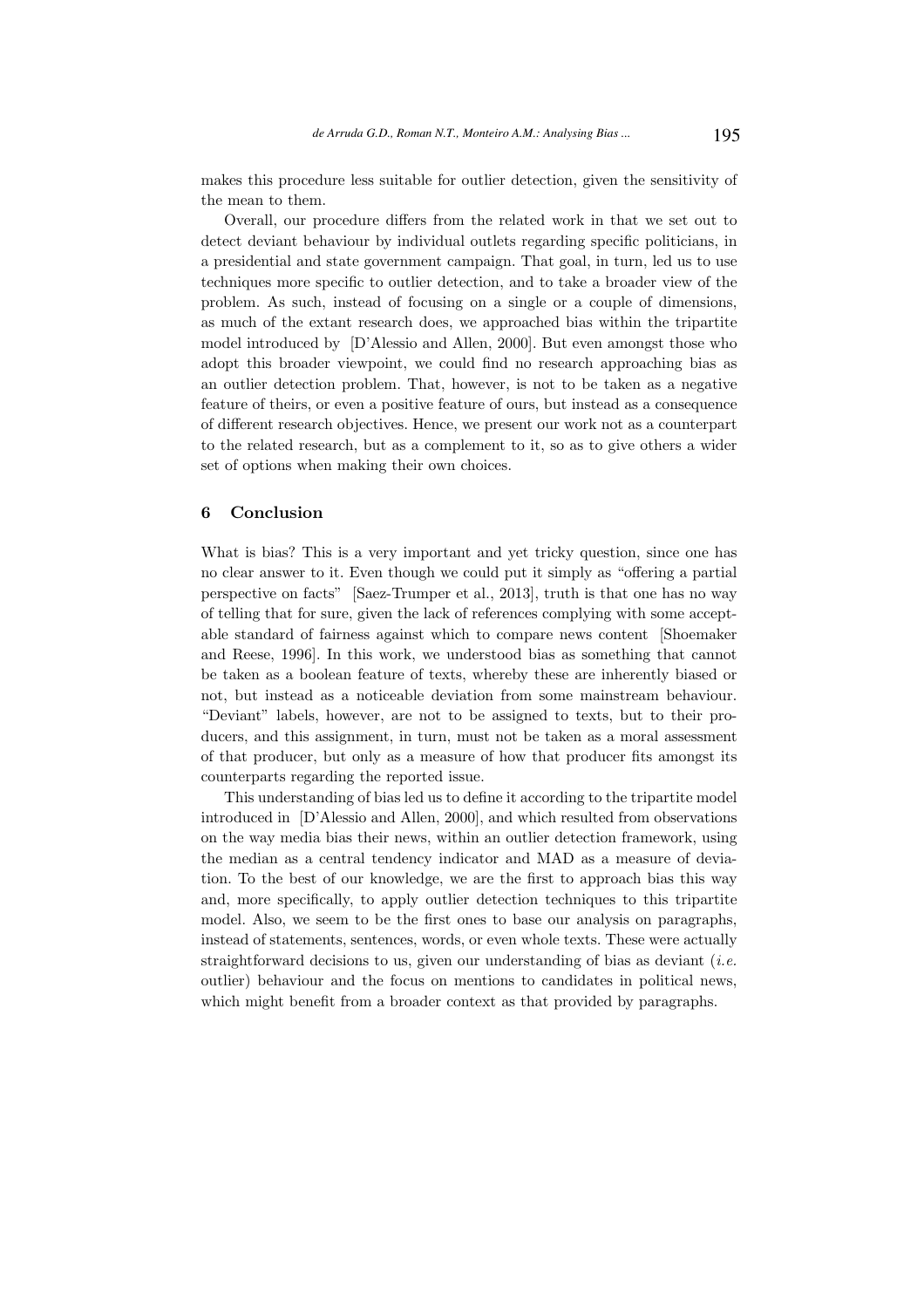As a result, some very interesting phenomena could be observed, beyond the plain identification of which news producers figured as outliers. Amongst these, perhaps the most important lesson is that bias is not to be analysed from a single dimension only. Instead, it should be determined from the joint analysis of all dimensions. This becomes even more important if we recall that dimensions were not found to be highly correlated, with the exception of Selection and Coverage, but mainly for the State government part of the data. This, in turn, is an indication that, by restricting the analysis to a single dimension, one would be bound to miss important information from the remaining ones, which could lead to the overstatement of results or even to wrong overall conclusions.

Another interesting result, and which is somewhat inline with those of [Mehler et al., 2006], was that nationwide elections are given more attention than local ones, which are better covered by newspapers, whereas magazines tend to focus on a broader readership. Even though the targeted readership might explain this behaviour, the real reasons for it remain to be addressed in future research. Finally, when using mean and standard deviation, instead of median and MAD, we could observe yet another phenomenon, which is the alignment in z-score valences for all but a single producer, thereby rendering this producer an outlier in relation to this pattern. Even though we could not see this as something highly improbable, mainly given the small number of outlets analysed, it still remains as a puzzling result that deserves some future attention.

These results, in turn, illustrate one of the main advantages of our approach, which is the fact that we were able not only to define bias in a more objective way *(i.e.* as deviant behaviour), but also to possibly detect different bias strategies, such as omission, for example. The method then captures both slanted presentation of facts and their omission, which would still render the omitting producer an outlier. Furthermore, through this method other phenomena could be observed which might be of interest to other knowledge areas, such as psychology or social and political sciences, for example. Still, some drawbacks exist, mainly related to the use of MAD which, despite being resilient to the presence of outliers, produces many infinity values. Even though rolling back to median and standard deviation did solve this problem, it came at the price of not detecting as many outliers as it should, given the sensitivity of the mean to them.

One possibility to overcome this problem would be to carry out the analysis using both median and mean, as we did in our work. Another possibility would be to slightly shift zero MADs by adding some small factor to them, akin to Laplace Smoothing for example. That, however, would have to rely on a complete statistical analysis of the meaning of this new data set, so as to determine the appropriateness of the idea, which we leave for future work. Another drawback to this work is its high dependency on the way the dataset was sampled, to the extent that, should this dataset be biased towards the same direction, then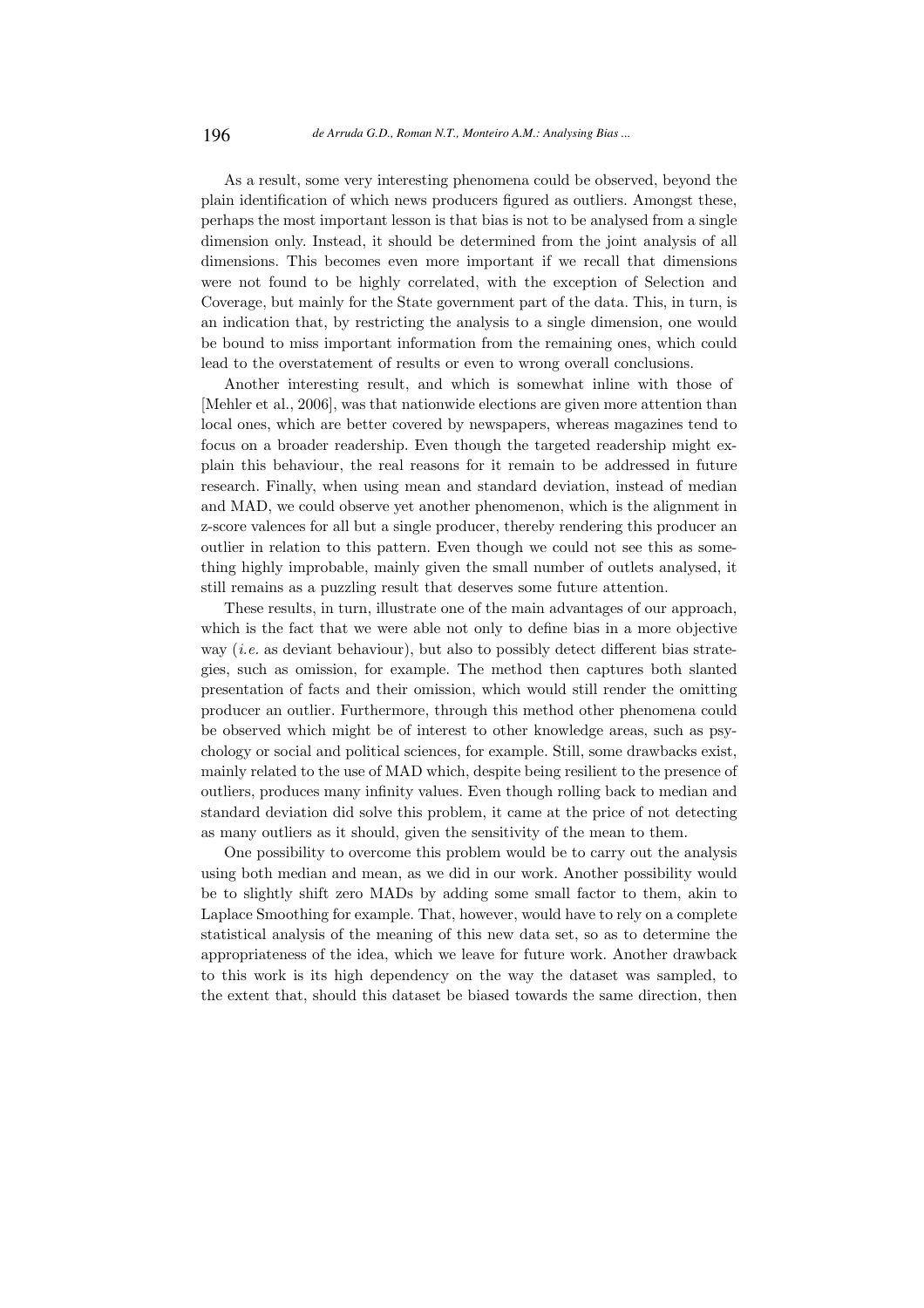no bias would be detected at all. This is something inherent to any statistical analysis, and should be accounted for by all who decide to experiment using this methodology.

This feature, however, becomes an issue only if sampled outlets do not match the underlying assumptions about media fairness. On this regard, even though in this work we assumed that there should be an equity in the treatment of the same candidate by different outlets, that is reports about some candidate should be similar, in what refers to the analysed dimensions, across producers, our method does not depend on this assumption. As mentioned in Section 4, the adopted definition of bias should be reflected in the way outlets are sampled. If sampled outlets are expected to be naturally slanted towards some direction, then any deviation from this behaviour could be deemed as biased. The assumption, then, is that this mainstream behaviour reflects an accepted notion of fairness, whatever that might be. This, in turn, frees our method from cultural assumptions, making it suitable to different viewpoints.

As for future work directions, besides those already mentioned, we believe it would be interesting to fully automate this process. Even though most of this work was carried out automatically (namely, news collection and relative frequency calculations from Twitter and newswire websites), data for sentiment analysis was manually annotated, mainly to avoid errors introduced by automatic techniques and so help validate our outlier-detection approach to the problem. Nevertheless, we understand that automating this last part is a necessary feature to increase the method's usefulness. To this end, sentiment classification and entity resolution techniques could come out very handy. Regarding the model's generalization, even though our analysis relies on tweets and their associated texts as its primary source of information, it can be readily adapted to other sources, such as newswire texts for example. In this case, the only dimension to be adapted is Coverage, in which more traditional measures could be used.

Finally, the model could be applied not only to the identification of bias, but also to determine how this bias takes place (by analysing the dimensions in which the outlet figures as an outlier, along with its side around the median), how strong it is (by determining how far this outlier lies from the median), and the way it interacts with other dimensions, thereby rendering a more complete picture of the phenomenon under inspection. Moreover, despite the fact it was primarily applied to a corpus in Brazilian Portuguese, the method could be adapted to virtually any language, provided an equivalent corpus exists.

### References

[Budak et al., 2016] Budak, C., Goel, S., and Rao, J. M. (2016). Fair and balanced? quantifying media bias through crowdsourced content analysis. Public Opinion Quarterly, 80:250–271. Special Issue.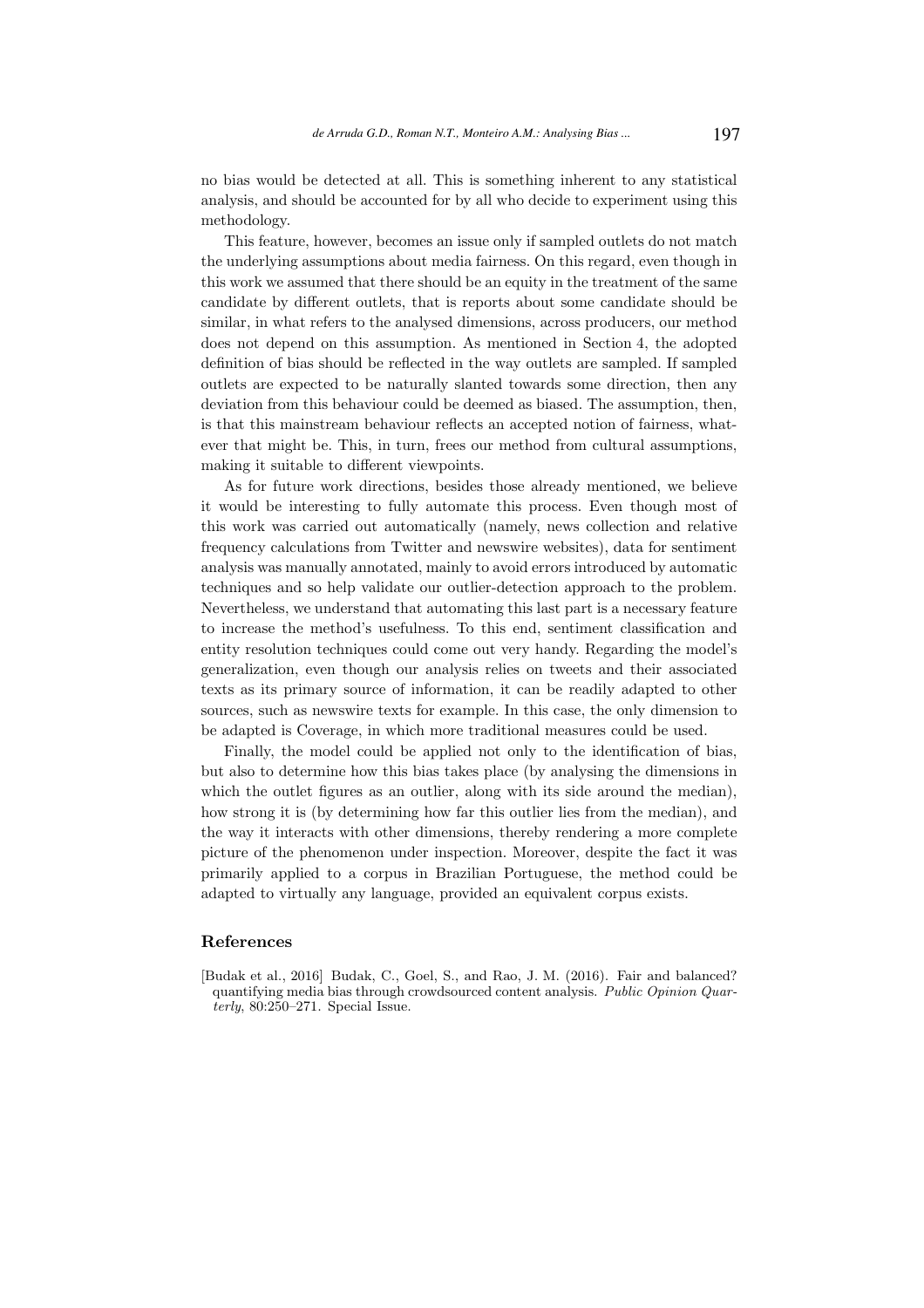- [Cousineau and Chartier, 2010] Cousineau, D. and Chartier, S. (2010). Outliers detection and treatment: A review. International Journal of Psychological Research, 3(1):59–68.
- [D'Alessio and Allen, 2000] D'Alessio, D. and Allen, M. (2000). Media bias in presidential elections: A meta-analysis. Journal of Communication, 50(4):133–156.
- [Dallmann et al., 2015] Dallmann, A., Lemmerich, F., Zoller, D., and Hotho, A. (2015). Media bias in german online newspapers. In 26th ACM Conference on Hypertext  $\mathcal{B}$ Social Media (HT'15), pages 133–137, Guzelyurt, Northern Cyprus.
- [de Arruda et al., 2015] de Arruda, G. D., Roman, N. T., and Monteiro, A. M. (2015). An annotated corpus for sentiment analysis in political news. In 10th Brazilian Symposium in Information and Human Language Technology (STIL 2015), pages 101–110, Natal, RN – Brazil.
- [Fortuna et al., 2009] Fortuna, B., Galleguillos, C., and Cristianini, N. (2009). Text Mining: Classification, Clustering, and Applications, chapter Detection of Bias in Media Outlets with Statistical Learning Methods. Chapman and Hall/CRC, New York.
- [Grubbs, 1969] Grubbs, F. E. (1969). Procedures for detecting outlying observations in samples. Technometrics,  $11(1):1-21$ .
- [Hampel, 1974] Hampel, F. R. (1974). The influence curve and its role in robust estimation. Journal of the American Statistical Association, 69(346):383–393.
- [Hinkle et al., 2003] Hinkle, D. E., Wiersma, W., and Jurs, S. G. (2003). Applied Statistics for the Behavioral Sciences. Houghton Mifflin, 5 edition.
- [Iyyer et al., 2014] Iyyer, M., Enns, P., Boyd-Graber, J., and Resnik, P. (2014). Political ideology detection using recursive neural networks. In 52nd Annual Meeting of the Association for Computational Linguistics (ACL 2014), pages 1113–1122, Baltimore, Maryland, USA.
- [Leys et al., 2013] Leys, C., Ley, C., Klein, O., Bernard, P., and Licata, L. (2013). Detecting outliers: Do not use standard deviation around the mean, use absolute deviation around the median. Journal of Experimental Social Psychology, 49(4):764– 766.
- [Mehler et al., 2006] Mehler, A., Bao, Y., Li, X., Wang, Y., and Skiena, S. (2006). Spatial analysis of news sources. IEEE transactions on visualization and computer graphics, 12(5):765–772.
- [Miller, 1991] Miller, J. (1991). Reaction time analysis with outlier exclusion: bias varies with sample size. The Quarterly Journal of Experimental Psychology A: Human Experimental Psychology, 43A(4):907–912.
- [Mitchell, 1997] Mitchell, T. M. (1997). *Machine Learning*. McGraw-Hill.
- [Morstatter et al., 2018] Morstatter, F., Wu, L., Yavanoglu, U., Corman, S. R., and Liu, H. (2018). Identifying framing bias in online news. ACM Transactions on Social  $Computing, 1(2)$ .
- [Park et al., 2009] Park, S., Kang, S., Chung, S., and Song, J. (2009). Newscube: delivering multiple aspects of news to mitigate media bias. In SIGCHI Conference on Human Factors in Computing Systems (CHI'09), pages 443–452, Boston, MA, USA.
- [Park et al., 2012] Park, S., Kang, S., Chung, S., and Song, J. (2012). A computational framework for media bias mitigation. ACM Transactions on Interactive Intelligent Systems, 2(2).
- [Recasens et al., 2013] Recasens, M., Danescu-Niculescu-Mizil, C., and Jurafsky, D. (2013). Linguistic models for analyzing and detecting biased language. In  $51st$ Annual Meeting of the Association for Computational Linguistics  $(ACL 2013)$ , pages 1650–165, Sofia, Bulgaria.
- [Saez-Trumper et al., 2013] Saez-Trumper, D., Castillo, C., and Lalmas, M. (2013). Social media news communities: Gatekeeping, coverage, and statement bias. In 22nd ACM international conference on Information & Knowledge Management (CIKM '13), pages 1679–1684, San Francisco, CA, USA.